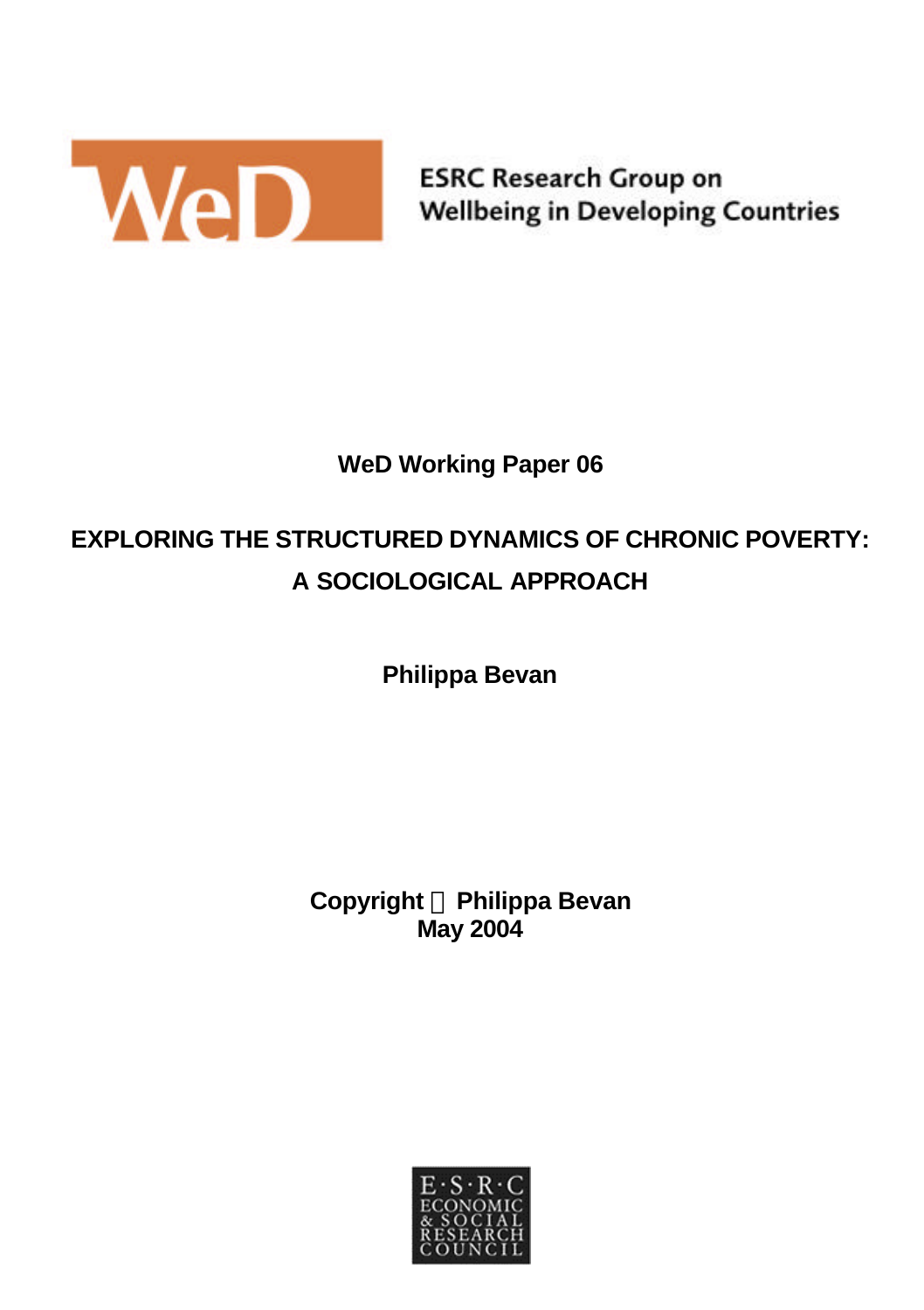### **WeD - Wellbeing in Developing Countries ESRC Research Group**

WeD is a multidisciplinary research group funded by the ESRC, dedicated to the study of poverty, inequality and the quality of life in poor countries. The research group is based at the University of Bath and draws on the knowledge and expertise from three different departments (Economics and International Development, Social and Policy Sciences and Psychology) as well as an extensive network of overseas contacts and specific partnerships with institutes in Bangladesh, Ethiopia, Peru and Thailand. The purpose of the research programme is to develop conceptual and methodological tools for investigating and understanding the social and cultural construction of well-being in specific countries.

### **Correspondence**

The Secretary Wellbeing in Developing Countries ESRC Research Group (WeD) 3 East 2.10 University of Bath Bath BA2 7AY, UK

E-mail wed@bath.ac.uk www.welldev.org.uk Tel +44 (0) 1225 384514 Fax +44 (0) 1225 384848

A large print size version of this paper is available on request.

### **Working Paper Submission**

For enquiries concerning the submission of working papers please contact Ian Gough by e-mail: hssirg@bath.ac.uk or by writing to the above address.

Editorial Assistant: Jan Knight

#### **Acknowledgement**

The support of the Economic and Social Research Council (ESRC) is gratefully acknowledged. The work was part of the programme of the ESRC Research Group on Wellbeing in Developing Countries.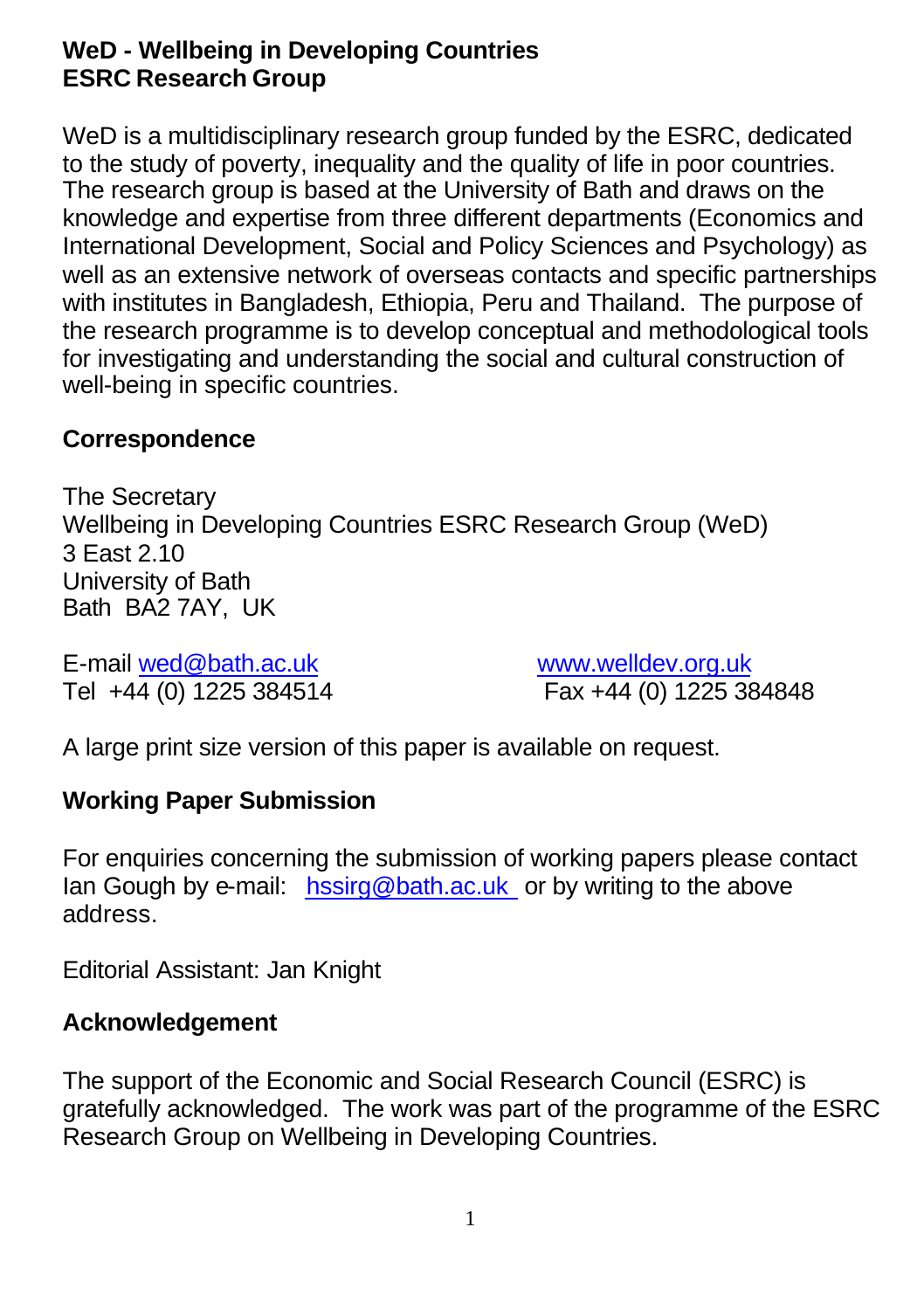### **SUMMARY**

The dominant forms of international poverty research involve statistical analyses of household surveys and 'qualitative' information produced using 'participatory' techniques. The expertises of other social scientists are rarely used to inform development policy. The paper critiques the muddled conceptualisations of 'chronic poverty' in the World Development Special Issue on Chronic Poverty, and outlines a Dynamic Actor/Structure framework for analysing poverty processes based on human and social ontologies, which are clearly spelled out. The framework combines three structural levels, actor, lifeworld, and 'big structure', with the different conceptualisations of time implicit in the concepts of calendars and clocks, rhythms and histories, and is used to analyse and understand four episodes of chronic poverty in Brazil, Sierra Leone and Haiti. The sociological analysis of these anthropological studies reveals some of the complex structures and processes involved in the generation of poverty. A crossdisciplinary approach to poverty research would result in more realistic development policies and practices.

### **KEYWORDS**

Chronic poverty, dynamic actor/structure approach, multi-disciplinarity, sociology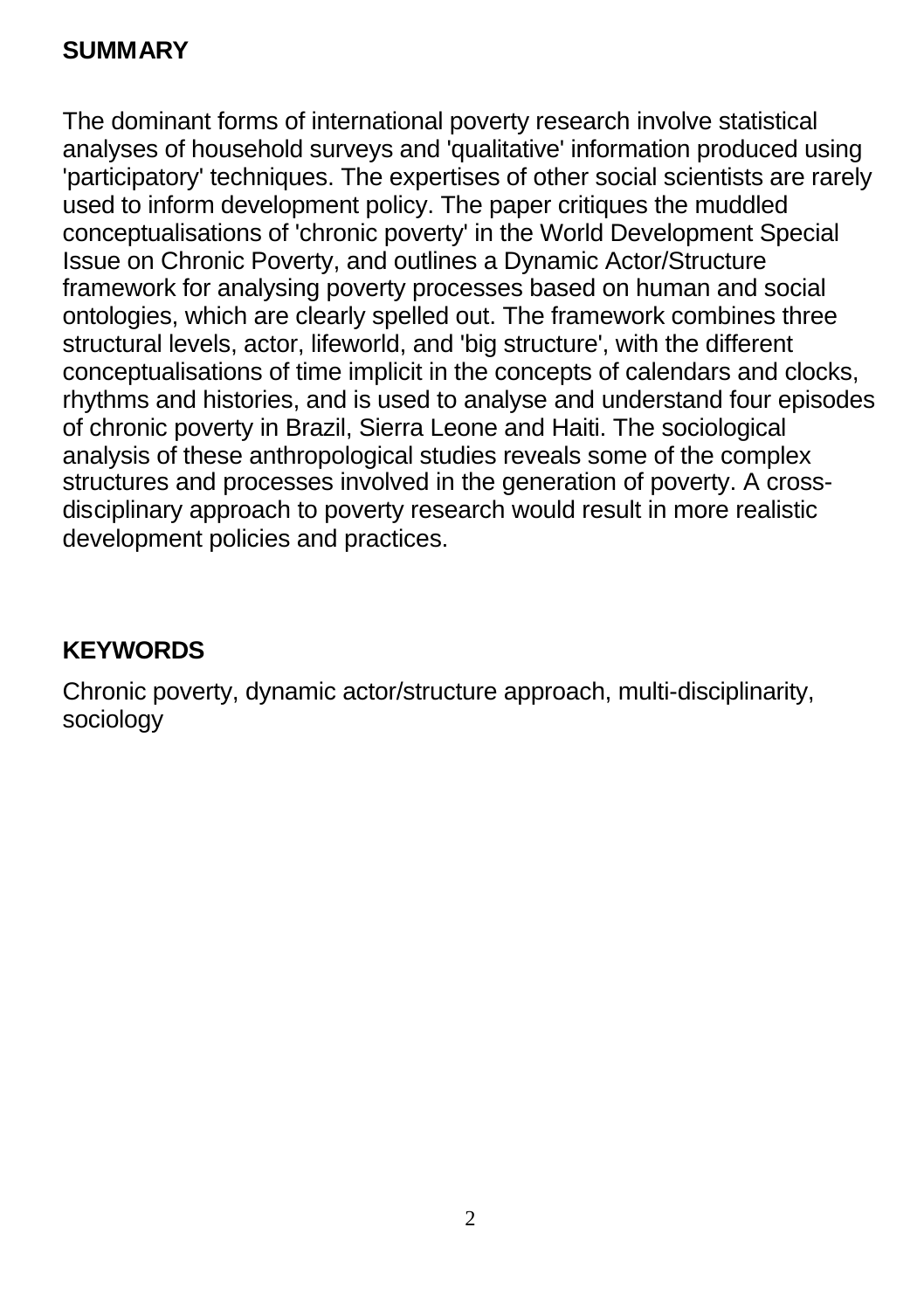# **<sup>1</sup> INTRODUCTION<sup>1</sup>**

'Generating stability within the welter of conflicting interactional rhythms is a crucial problem. Both solipstic duration' [time as a subjective and individualistic experience] 'and clock time are in fact strategies for regularising this rhythmic cacophony. ...solipsism simply prioritises an arbitrary set of interactional presents around an individual [or group]. On the other extreme, clock time is simply a minimalist approach to adjudication of rhythmic complexity across interactions.' (Abbott, 2001b: 238)

Currently the dominant forms of poverty research in poor countries are to be found in two 'traditions' (Kanbur, 2001a): the 'quantitative' tradition involves formal mathematical models and/or descriptive statistics and regression analyses<sup>2</sup> using household survey data, while the 'qualitative' tradition describes 'participatory approaches' (see for example Narayan *et al*: 1999). Both these recently invented traditions are driven by narrow methods, applied at micro/meso levels, rather than theoretical thinking, and do not allow for a full social scientific analysis of international poverty. In particular neither approach has much to say about time and the relevance of its structuring for the understanding of the generation, reproduction and reduction of poverty.

The establishment of the multi-disciplinary DFID-financed Chronic Poverty Research Centre (CPRC) in the UK in 2000, and the increasing interest of poverty economists in the concept of 'vulnerability' (see for example Dercon, 2001), have put both 'time' and 'multi-disciplinarity' on the donor poverty research agenda. At the same time 'economists are grappling with models of how social and cultural factors shape human behaviour' (Rao and Walton, 2004: 1). There seems to be a window of opportunity for people active in international development-related research, policymaking and practice to adopt a truly multi-disciplinary approach to the study of poverty in poor countries. One thing this requires is that 'noneconomist' social scientists act to assist 'development economics' to

 1 This draft paper has been partially financed by my ESRC project 'Towards a Postdisciplinary Understanding of Global Poverty' (R000223987) [www.bath.ac.uk/~hsspgb] and partly by the University of Bath's ESRC Research Programme on Wellbeing in Developing Countries [www.welldev.org.uk.]. My thinking in this area has been assisted by interacting with other members of the WeD Programme, especially lan Gough and Hartley Dean.<br><sup>2</sup> Economias, estigles, involve formal, estian, theories, l

Economics articles invoke formal action theories before settling into the comfortable technology of linear modelling.' (Abbott, 2001: 98).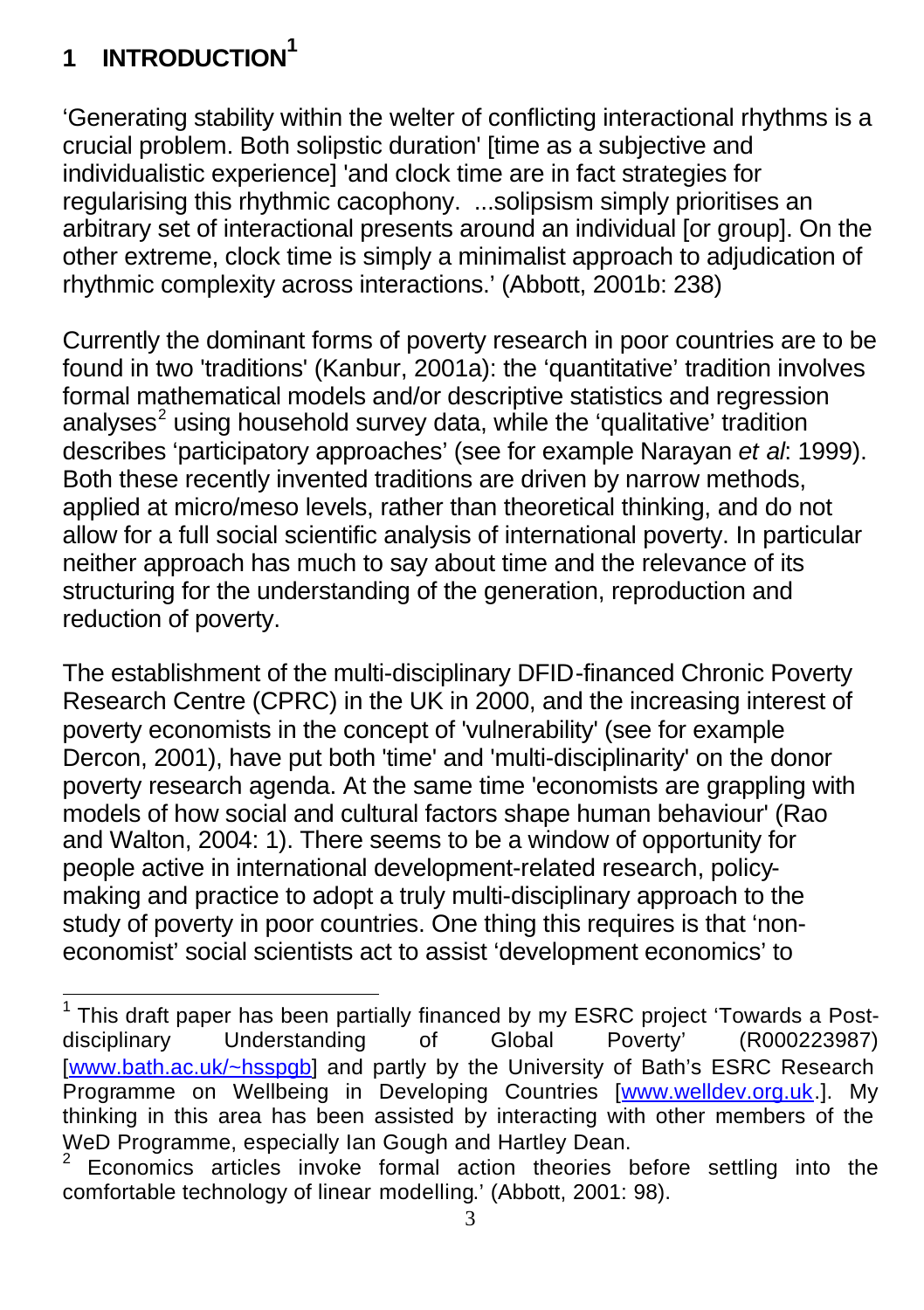descend gracefully from where it 'stands in beleaguered ascendancy, atop development studies and development policy' (Kanbur, 2002: 477).

In the same paper Kanbur proposes that the focus be shifted from 'the weaknesses of the economic method (which are well known and recognised by the best economists)' to 'the strengths of other disciplines such as sociology, anthropology and political science'. In line with this advice this paper combines some theoretical thinking from sociology with three empirical studies conducted by social anthropologists, to offer a way of looking at poverty dynamics that, taking 'structure' and 'time' seriously, can increase both understanding and policy and practice options.

In Section 2, I explore the ways in which 'time' is conceptualised and analysed in the recent CPRC-coordinated World Development Special Issue on Chronic Poverty and Development Policy (2003), concluding that there is scope for a much more 'joined-up' social science approach to the study of (chronic) poverty which can only be achieved through serious multidisciplinary dialogue. In particular there is a need to negotiate our way to a shared human and social ontology<sup>3</sup>, against which to map the applicability of different methodologies, the goal being explanations, which are 'consistent' and 'interesting' (Abbott, 2001: 121). When consistent 'our theories, explanations, methods and research programmes should resonate with and support one another' leading to knowledge which produces 'a comprehensive, interesting and compelling account of social life.' (*ibid.*)

In Section 3 I introduce a methodological approach currently missing from the dominant international poverty research agenda; one which relies on 'cases' and 'stories' rather than 'variables' and 'populations' and which also builds on the 'foundational insight of sociology' which is that 'the social world is made up of situated actions, of social *relations*, not of independent stories.' (*ibid.*). The approach involves the inter-active use of conceptual frameworks at three structural levels, actor, lifeworld, and big structure, and the three different conceptualisations of time implicit in the concepts of  $cal$ alendars<sup>4</sup> and clocks, rhythms and histories.

Section 4 is based on four anthropological case studies, which, while this was not their purpose, can be seen as describing personal episodes of

<sup>&</sup>lt;sup>3</sup> What it is that exists 'out there' that researchers are trying to study, understand and explain. See Bevan 2004c for more on this.

<sup>4</sup> Defined here as a 'system by which beginning, length, and subdivision of year are fixed (*calendar* MONTH, YEAR)...' (Sykes, 1982)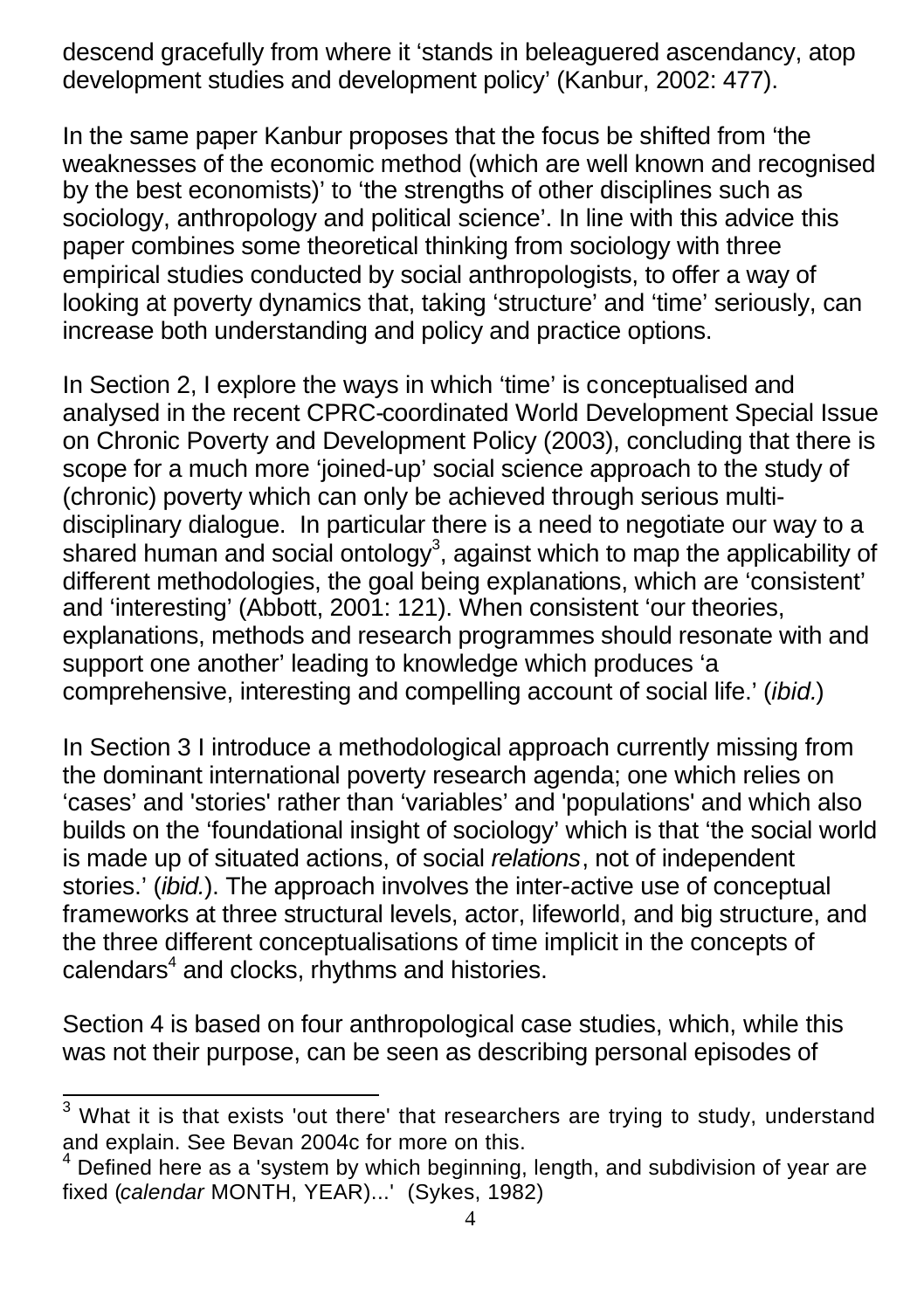chronic poverty. These are used to illustrate, in a necessarily superficial way, how application of this 'dynamic actor/structure' framework in particular empirical contexts can advance the understanding of particular instances of chronic poverty. The concluding section discusses some implications for poverty research and praxis.

# **2 'CHRONIC POVERTY'**

The CPRC is particularly interested in poverty that is experienced for extended periods. While the duration of poverty experiences has not explicitly been an object of study by donor-influenced 'quantitative' and 'qualitative' researchers, the wider donor-funded poverty-research context has inevitably affected the research approaches to long-lasting poverty adopted by the Chronic Poverty Research Centre in its first years of operation. However, researchers associated with the CPRC come from a range of social science disciplines, and in their Special Issue overview paper, 'Conceptualising Chronic Poverty', Hulme and Shepherd (2003) do not draw explicit distinctions between 'quantitative' and 'qualitative' approaches to the topic. Rather they skip between concepts associated with neo-classical economic approaches (e.g. 'poverty', 'vulnerability, 'poverty dynamics'), Participatory Poverty Assessments (eg: God's poor, shame and humiliation), and those associated with other social sciences (e.g. social exclusion, violence and conflict).

## **2.1 Quantitative approaches to chronic poverty**

In his Introduction Hulme defines the 'chronic poor' as 'those individuals and households who experience poverty for extended periods of time or throughout their lives...' (2003: 399). However, measurers must be more precise, and in 'Conceptualising Chronic Poverty' as 'a rough working definition' Hulme and Shepherd 'propose that chronic poverty be viewed as occurring when an individual experiences significant capability deprivations *for a period of five years or more*' (my emphasis) (2003: 405). They cite three arguments to support 'this crude five year criterion.' The first is that '(f)ive years is perceived as a significant period of time in an individual's life course in most cultures'. Second, in panel studies there is often a five year gap between data collection points 'so that in practical terms the study of the duration of poverty will often be based on a five year period<sup>5</sup> and 'some empirical materials indicate that people who stay poor for five years or more

l 5 Although people who were consumption poor at time 1 and at time 2 five years later, they may not have remained in such poverty in the five years between.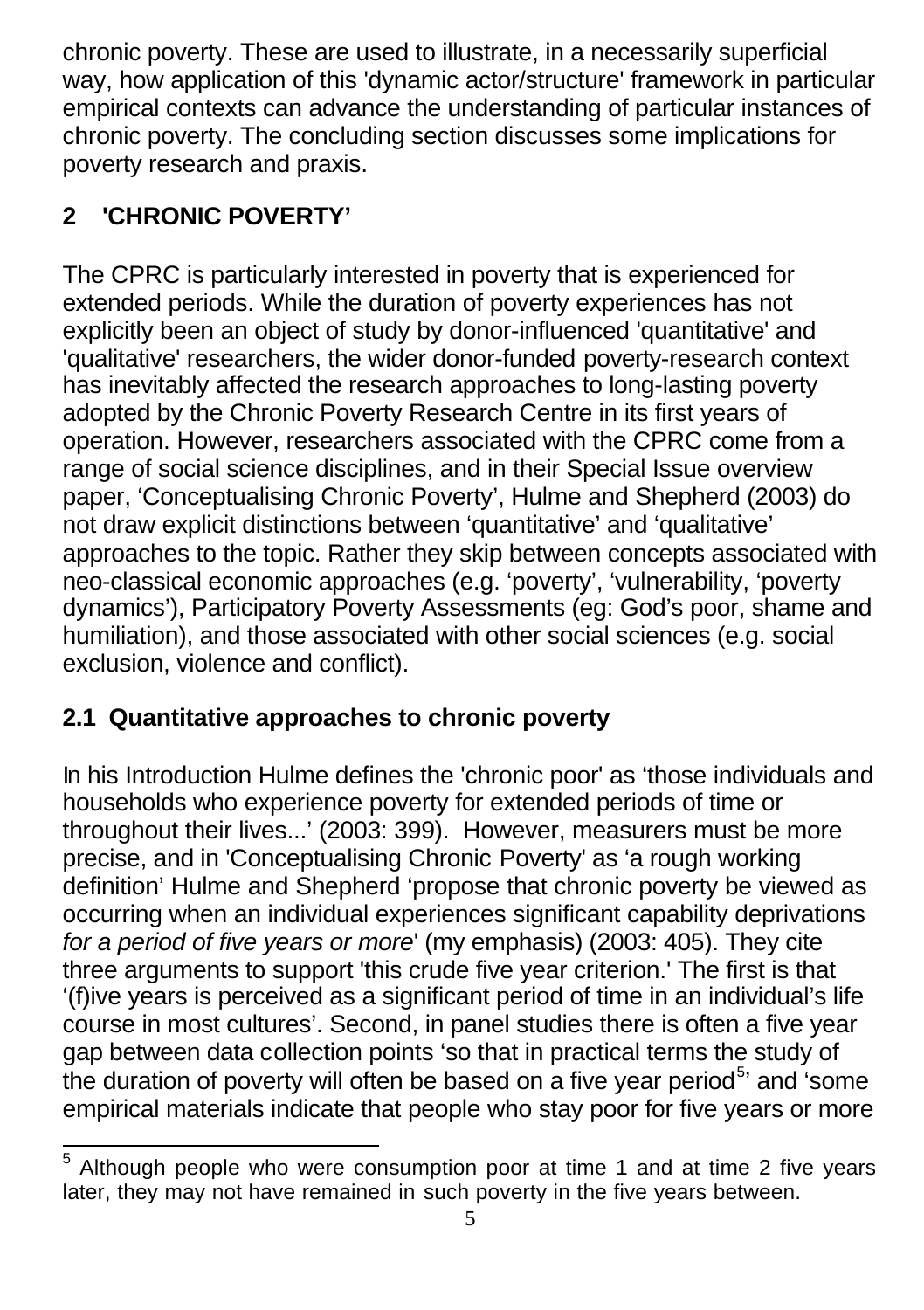have a high probability of remaining poor for the rest of their lives' (*ibid.*)

With minimum duration established Hulme and Shepherd describe two quantitative approaches to chronic poverty: one with neo-classical economics roots based on household survey data (of the Living Standards Measurement Study<sup>6</sup> type) which identifies and analyses *households* in chronic poverty, and the second which measures the number of *people* in chronic poverty and is related to the Millennium Development Goals. In the former tradition interest is focused on understanding the nature and degree of multi-dimensionality of income and other capability deprivation. The categories of *always poor*, *usually poor*, *churning poor*, *occasionally poor*, and *never poor* are used to classify households and to describe poverty transitions and the processes underlying them. Conventional poverty analyses have tended to rely on cross-sectional data but this is not possible when the focus is on long-lasting poverty, which can only be established retrospectively. There are also methodological problems around how to deal with premature deaths and with life course and inter-generational poverty.

With regard to measurement Hulme and Shepherd argue that assets and asset change must play a larger role in poverty and vulnerability analyses. They suggest that the length of a deprivation episode is likely to correlate with its severity and with the number of dimensions involved. There are problems in establishing the current global incidence of chronic poverty at an individual level. The HDI combines measures of GDP, life expectancy and education applied at national level. Household survey data collected for neo-classical economics analysis has not generated much information on 'who', in terms of social categories, is chronically poor (although appropriately-designed surveys could help to establish this in particular empirical contexts). Hulme and Shepherd provide a 'guesstimate' of between 450 and 900 million and chronically poor people in the world.

## **2.2 Qualitative approaches to chronic poverty**

l

In the Hulme and Shepherd paper, interspersed among measurementrelated definitions of chronic poverty, we find definitions that are more 'qualitative' in tone: 'intuitive idea of chronic poverty as persistent poverty' (p407); 'it is individuals who ultimately (!) suffer chronic poverty and whose life experiences should be tracked and analysed' (p405). They suggest

www.worldbank.org/lsms. See Bevan, 2001 for a detailed critique of LSMS surveys.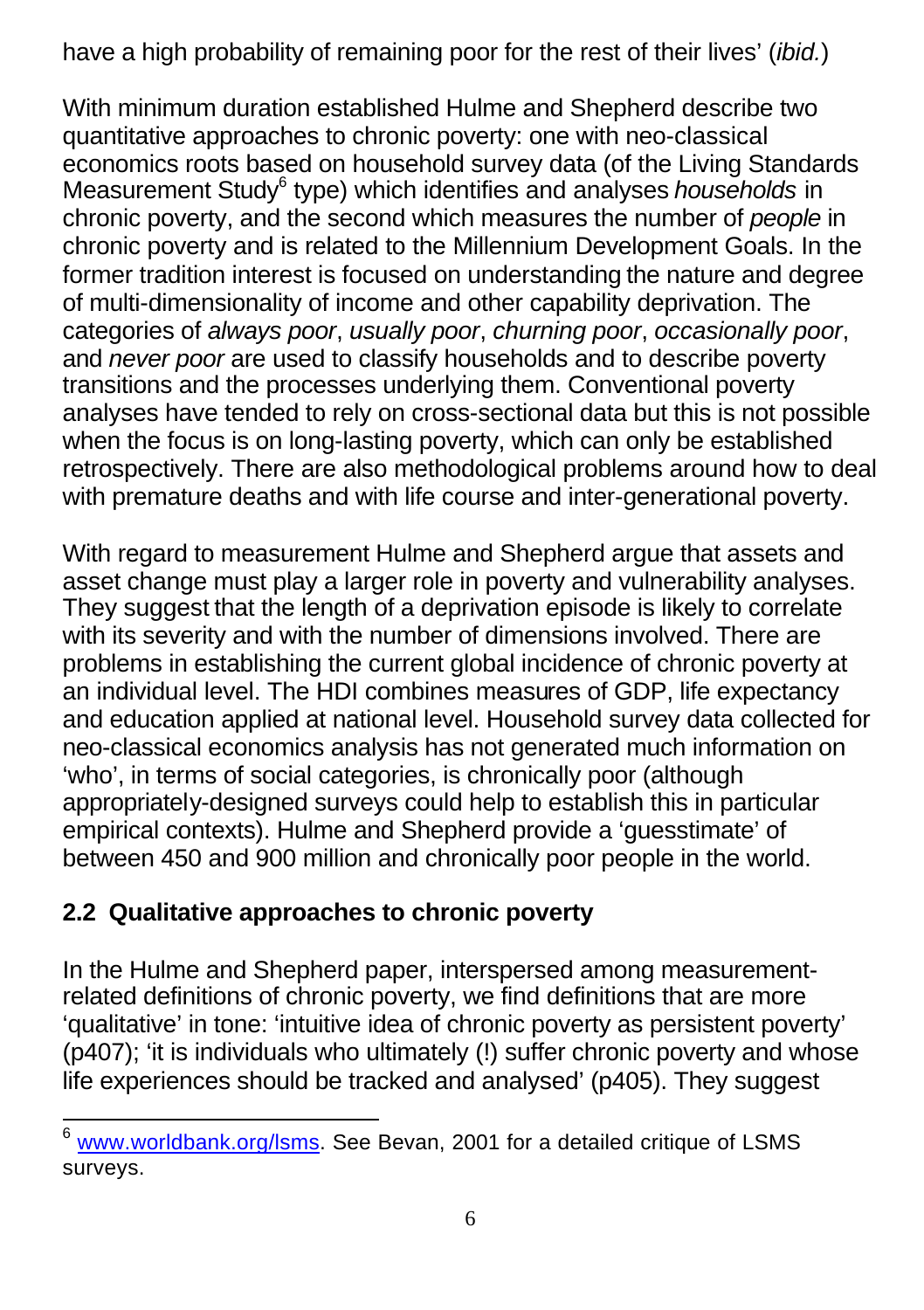some ways in which qualitative data can be used in conjunction with quantitative data, for example, to generate understanding of the processes involved in transitions into and out of chronic poverty (p407). More widely, qualitative methods can usefully fill gaps in knowledge until panel data become available, and are necessary for the understanding of processes (p410). The growing need to analyse poverty from a 'multi-dimensional' perspective has been recognised. This 'can be done by more qualitative research methods, often with roots in anthropology and sociology' (p407).

They make use of some of the 'Voices of the Poor' information collected using PPA techniques (Narayan *et al*, 1999) and presumably would use more such information if it dealt specifically with the duration of poverty. Ghanaians responding to the PPA distinguished two categories of perennially needy: God's poor, who in the paper's terms need social protection, and the resourceless poor, who need livelihood promotion (p408). They also report the finding of differences in the ways in which chronic poverty is culturally understood and psychologically experienced and adapted to (p408). The notion that poverty is culturally constructed emerges again on p414 and connections are made with social exclusion approaches. Social exclusion also figures in connection with the identification of 'who' is chronically poor; the authors identify the following cross-cutting categories relating to:

- Stage in the life cycle
- Social exclusion within households (as a result of intra-household status/identity)
- Social exclusion (as a result of the status/identity/culture of the household)
- Spatial location (people living in remote rural areas, urban ghettos, regions where prolonged violent conflict and insecurity have occurred). (From p410)

Structural themes can be found in other places, initially in the opening quotation from Amartya Sen (1981), who argued that the 'poor' should be studied according to occupational class, distinguishing small peasant and landless labourers. The fortunes of these two categories are not tied together since they have different endowments and rather different entitlement relations (p403). Patron-client structures are mentioned in relation to Wood's argument (2003) 'that some people stay poor because their priority is to minimise vulnerability, and this is best achieved within a patron-client relationship that in turn limits possible exit routes from poverty.'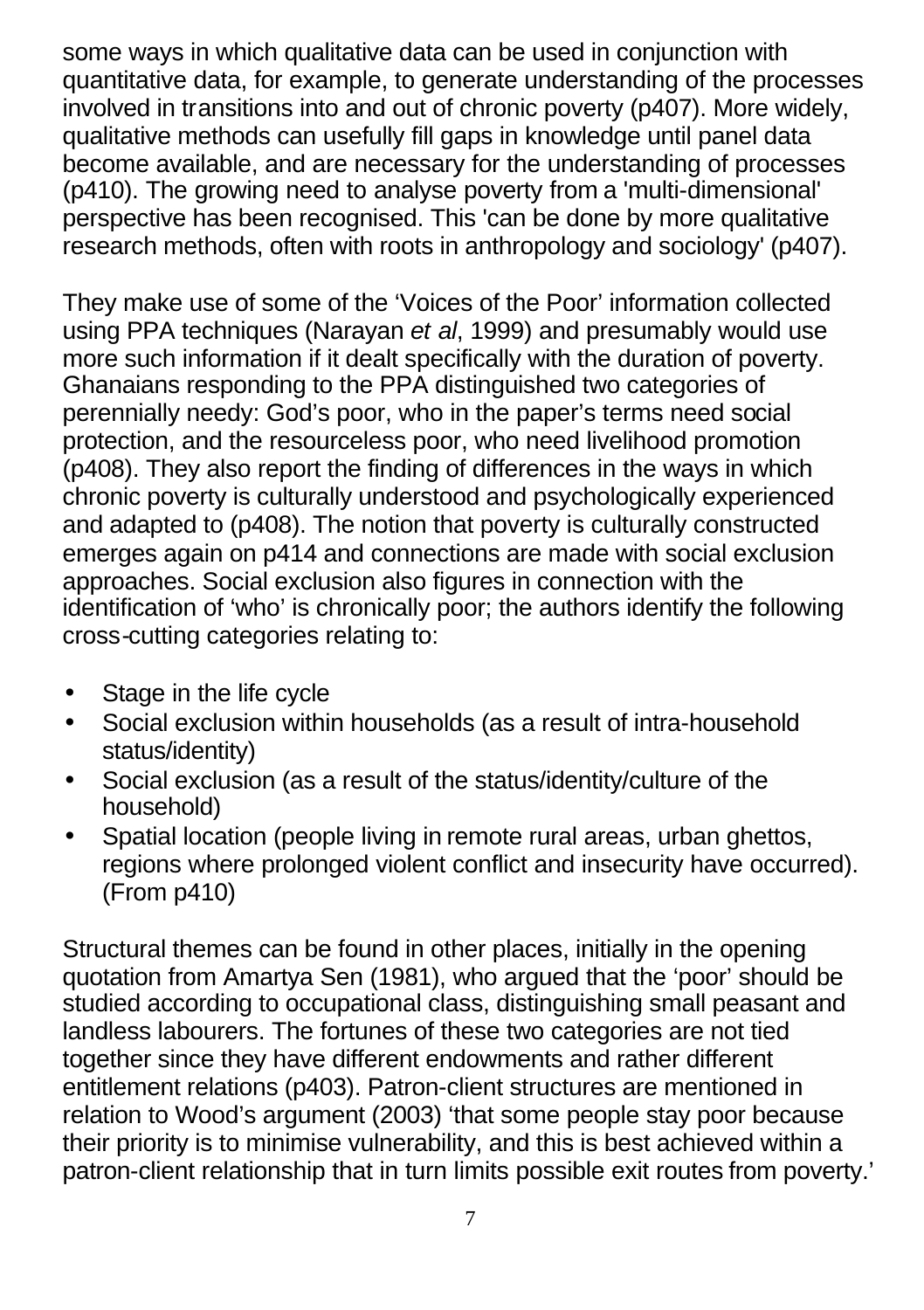(p409). This (dynamically) structural notion of 'adverse incorporation' also has a cultural dimension (p414). The authors also make a statement about the importance of structures:

The study of chronic poverty is the study of poverty dynamics with a focus on those who are poor and have little or no mobility. The goal of research is to understand the evolution of social structures, mobility within them, and the particular immobility (if this is the case) of the chronically poor at the bottom of the structure. (p409)

However, I have to disagree with their subsequent statement that '(s)ocial structures evolve little over five years'. Social structures have the potential to change at all sorts of speeds and only some changes are meaningfully described in terms of 'evolution'<sup>7</sup> ; for example the collapse of communism was pretty sudden and swift.

Later, using a livelihoods perspective, they suggest that the existence and extent of social and political networks may be important for the mobility of chronically poor people, but do not make the necessary links with what they say elsewhere. From a different perspective these networks constitute the power structures, which underlie unequal distributions of income and wealth (p413) at particular points in time, and therefore the incidence of chronic poverty; they involve relationships and processes of exploitation, adverse incorporation, exclusion, domination, and/or destruction and/or each of their opposites.

The Hulme and Shepherd paper allows quite a bit of voice for noneconomist, non-PPA poverty researchers; but it is a muddle of interesting insights arising from studies produced in different disciplines, in different parts of the world, rather than a theoretically-grounded, 'joined-up' voice. Two factors particularly contribute to this muddle: 1) 'chronic poverty' is conceptualised from a research methods standpoint rather than an ontological one and 2) the problems involved in reconciling generalising approaches with approaches that acknowledge diversity are ignored rather

l

<sup>7</sup> See Stephen Jay Gould (1997: Chapter 15) for a strong argument from a Darwinian biologist against using the concept of 'evolution' to describe cultural change. See Byrne (1998) for a discussion of possible trajectories of social systems, which can, at a point in time, be characterised as lying somewhere on a continuum of relationships from chaotic (far from equilibrium), through complex, to (rarely) linear.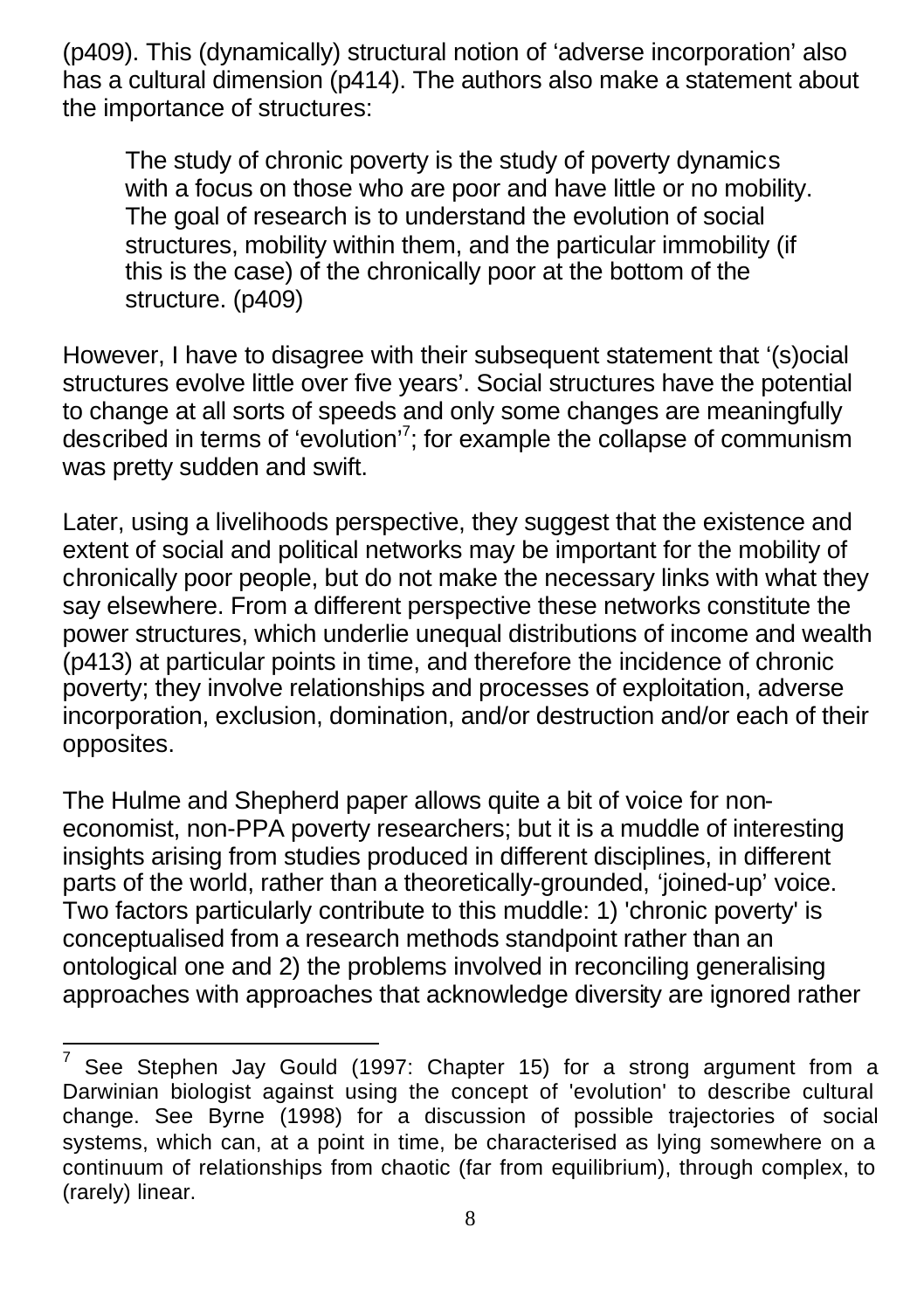than considered. The first of these issues is addressed in Sections 3 and 4. I return to the second in the concluding section.

# **3 A SOCIOLOGICAL APPROACH TO LONG-LASTING POVERTY**

The theoretical approach involves the development of a simple conceptual framework or model to guide empirical analysis. The empirical content is provided by three anthropological studies in which the experiences of four poor people are 'thickly' described (Geertz, 1973).

### **3.1 Ontological assumptions: people, small structures and big structures**

With regard to human ontology I assume that people are biologically, psychologically, and socio-culturally constituted actors, with agency, located in space and time. This underpins a social ontology, which can best be described in three steps:

- Throughout their lives, 'from the cradle to the grave', people are continuously interacting with others and with 'things' of various kinds, in relationships involving differential power which socially construct a range of diverse interlinked dynamic livelihood structures (including 'households') and lifeworlds. Everyone in the world, from Presidents to the poorest babies, socially constructs, and is constructed by, dynamic local livelihood structures and lifeworlds.
- Taken together these small unequal structures constitute larger unequal social structures (political economies/cultural structures) which must also be seen as dynamically constructed, reconstructed and occasionally destroyed through ongoing inter-actions among people with differential power.
- In turn these larger social structures (which may or may not coincide with national state boundaries) constitute and are embedded in the global political economy and cultural structures.

## **3.2 Ontological assumptions: poverty**

Ontologically speaking individual poverty is an ongoing process involving an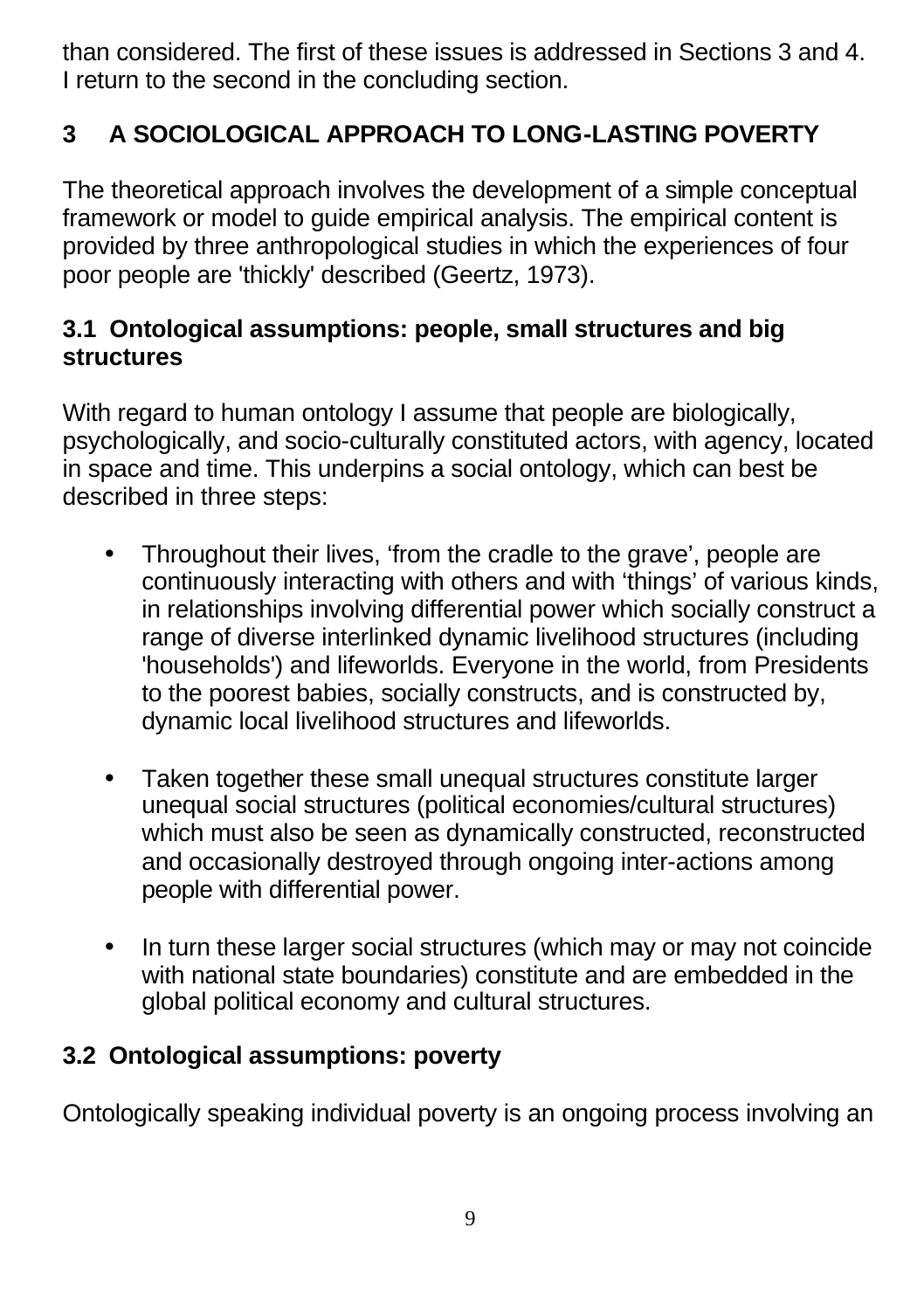interlinked uniquely structured<sup>8</sup> set of varying experiences of suffering, unmet needs and false beliefs<sup>9</sup> which have harmful knock-on effects for the person involved in the process. Poverty is always experienced in time, and while every individual's experience is unique, at an abstract level it is possible to identify commonalities. Suffering can take a variety of physical, psychological and social forms. It can result from the direct harmful actions of others, from self-harming actions, or from the absence of 'needssatisfiers'. The abstract universal human needs for competence (including health), relation, autonomy and meaning<sup>10</sup>, which if not met cause lasting harm, are instantiated and met (if they are) through 'needs-satisfiers' or resources in diverse ways, according to sex and age, and across different cultural livelihood figurations and lifeworld contexts.

The question then is how social scientists can accumulate knowledge about poverty and the processes underpinning it. To my mind this requires conceptual clarification purposively linked to custom designed research methods appropriate to the conceptual framework and to the question in hand. Such an approach runs counter to the dominant approaches in which 'poverty' is either 1) a household collectively not having enough income, or enough to eat, in the last month or three months, or 2) what (unspecified kinds of) people, in communities about which we are often told little, say it is.

### **3.3 The structural dimension of the framework**

l

The approach to long-lasting poverty in this paper locates (1) people living in long-lasting poverty, *in* (2) structured and dynamic livelihood/lifeworld

<sup>8</sup> Both in terms of the particular constituents (e.g. not enough to eat, inability to participate in local social life...) and in their sequencing.<br>
These three problems have been identified by leritied.

These three problems have been identified by 'critical social scientists' such as Bhaskar (1989) and Collier (1994). See Sayer, 2000: 159.

 $10$  See Doval and Gough (1991) for a thorough discussion of the concept of human needs which identifies two basic human needs (health and autonomy); conceptual discussions among members of the WED research programme have convinced Gough to add a need for relationship with others [WeD Programme in Outline, www.welldev.org.uk]. I have added the need for meaning, which relates particularly to spiritual dimensions of life and broadened the notion of 'health' to 'competence' in line with Ryan and Deci's identification of three psychological needs (autonomy, competence and relatedness) which if thwarted will lead to negative consequences in all social and cultural contexts (2001:147).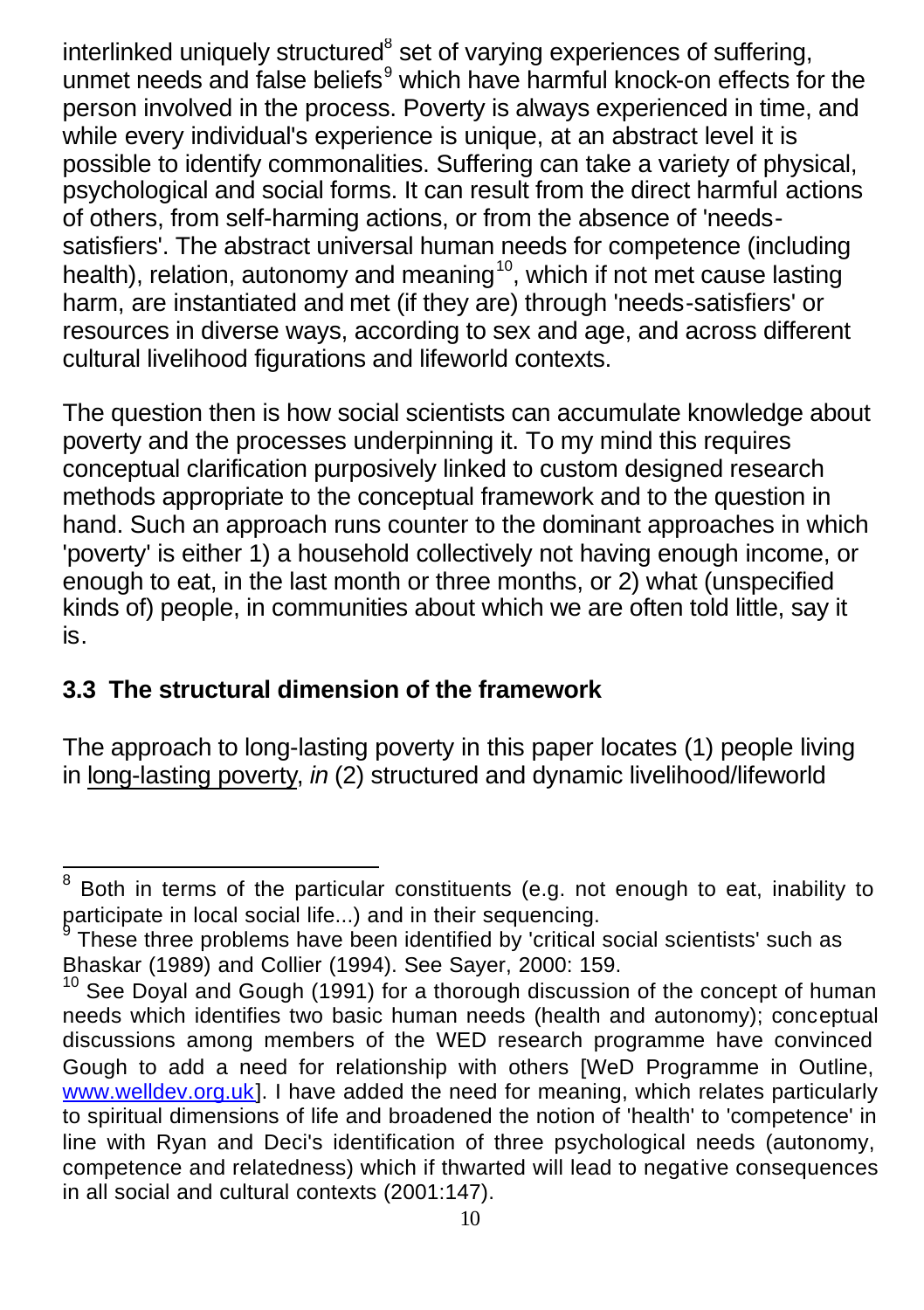figurations<sup>11</sup> which are often in long-lasting crisis. These figurations are themselves located *in* (3) structured and dynamic globally-situated political economies/cultures riddled with long-lasting inequalities which benefit rich and powerful people, and cause suffering to the poor and weak people whose poverty is sometimes<sup>12</sup> measured in household surveys and participatory research exercises. Conceptual frameworks for data collection and analysis should be developed for all three levels.

### **3.4 Conceptualisations of time: calendars, rhythms, and histories**

" 'I know what time is if I am not asked' a wise old man once said, 'if I am asked, I no longer know.' " (Elias, 1992: 1)

Any study or discussion of 'chronic poverty' involves assumptions about the meaning of 'time'. In the Hulme and Shepherd paper complex understandings of time are implicit in a number of the concepts and methods they mention including: vulnerability; poverty dynamics; transient poverty; life course poverty; social mobility; economic processes; investment; growth; shocks; trajectories; stage in the life cycle. However, the authors do not analyse any of these concepts or consider how time is important to them.

This is not the place to explore 'time' in any depth. Among others, mathematicians (e.g. Hawkings, 1988), physical scientists (eg: Coveney and Highfield, 1991), anthropologists (Gell, 1992) and sociologists (eg: Elias, 1992, Adam, 1994 and 1995, and Abbott, 2001b) have written whole books about it<sup>13</sup>. However some conceptualisation is clearly relevant to a

l The concept of lifeworld comes from Habermas (1988) and of figuration from Elias (1978).

 $12$  The administration of household surveys and participatory exercises require relatively high levels of peace and security.

The gap between such theoretical treatises and practical research methods for understanding poverty-related issues in poor countries is currently yawning. There are at least three areas of interest here. The first involves exploration and analysis of the in-time structuration of the real poverty processes which poor people experience in their bodies, minds and souls, which is the major focus of this paper. The second concerns the ways in which, and the reasons why, different understandings of time are socially and culturally constructed in different contexts, including remote rural areas in poor countries as well as the social sciences, and taking in the many diversities in between. The third relates to conceptions of time as socially and culturally constructed power resources used in unequal relationships.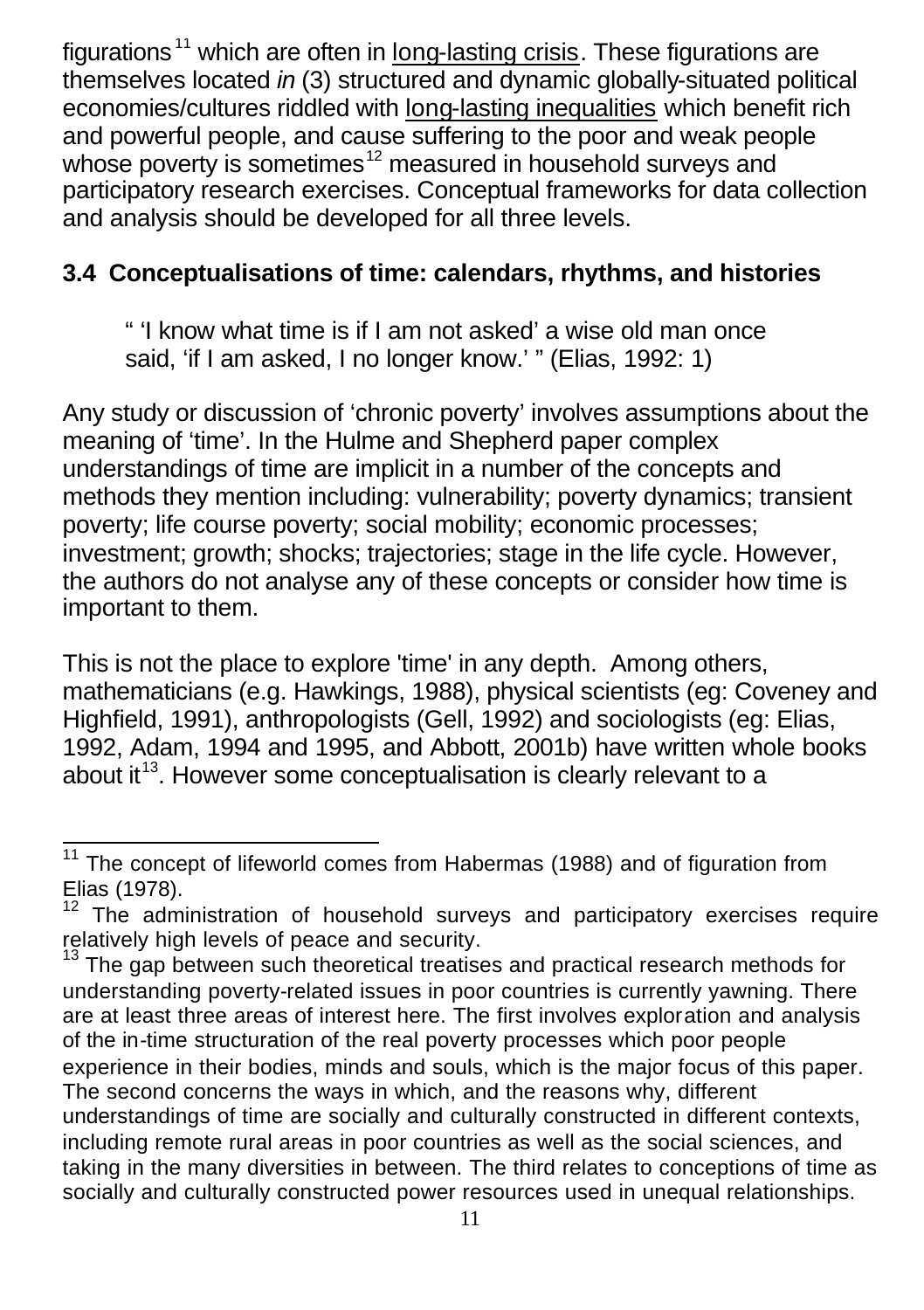discussion of long-lasting poverty. In the Hulme and Shepherd paper it is possible to identify two approaches to time: calendar time and historical time. With regard to the first we, in modern societies, have grown so accustomed to living with quantifiable calendar and clock time that, although these have been socially and culturally constructed over millennia, we tend to see them as 'naturally occurring' (Elias, 1992). This represented or objectified temporality, for example five years between 2002 and 2007, is one important conceptualisation of time. There is an assumption that there is something 'universal' about five measured years wherever and whenever they (have) pass(ed).

One justification Hulme and Shepherd give for the selection of five years as a way of distinguishing between poverty and chronic poverty<sup>14</sup> is that '(f)ive years is perceived as a significant period of time in an individual's life course in most cultures.' (p6). This assertion is not supported by any evidence, but there is a reason why it is intuitively acceptable, which relates to the biological/psychological/socio-cultural rhythms governing people's lives. To provide just three examples: a person can not exist at time t=0, but be a relatively socialised 4¼ year old member of society at time t=5; a boy of 9 thinks and acts in a very different way from a boy of 14; most British people see the move from 36 to 41 as very significant as a result of particular cultural attitudes towards ageing.

This illustrates a second useful conception of 'time' in terms of 'rhythms'. This conception, relates to the 'powers' and 'liabilities'<sup>15</sup>, or structures and dynamics, built into people, 'things' and social structures as, metaphorically speaking, they move through time, developing, evolving and decaying according to their natures <sup>16</sup>.

The third conception of time shifts attention to history and the particular way

l

Here the 'quantity' of time a person has at her own disposal, and the 'quality' of time use are important.

 $14$  In an ideal world there would be no need to do this since the duration and timing of all poverty episodes would be key foci of poverty research. The focus on chronic poverty arose out of a concern that, in pursuit of the Millennium Development Goals, international and government policymakers would focus on the easier target of the 'transient' poor.

These concepts are taken from the 'critical realist' approach described by Sayer  $(2000)$ .

'Every bodily process is pulsing to its own beat within the overall beats of the solar system' Michael Young, the Metronomic Society, quoted in Coveney and Highfield, 1991: 298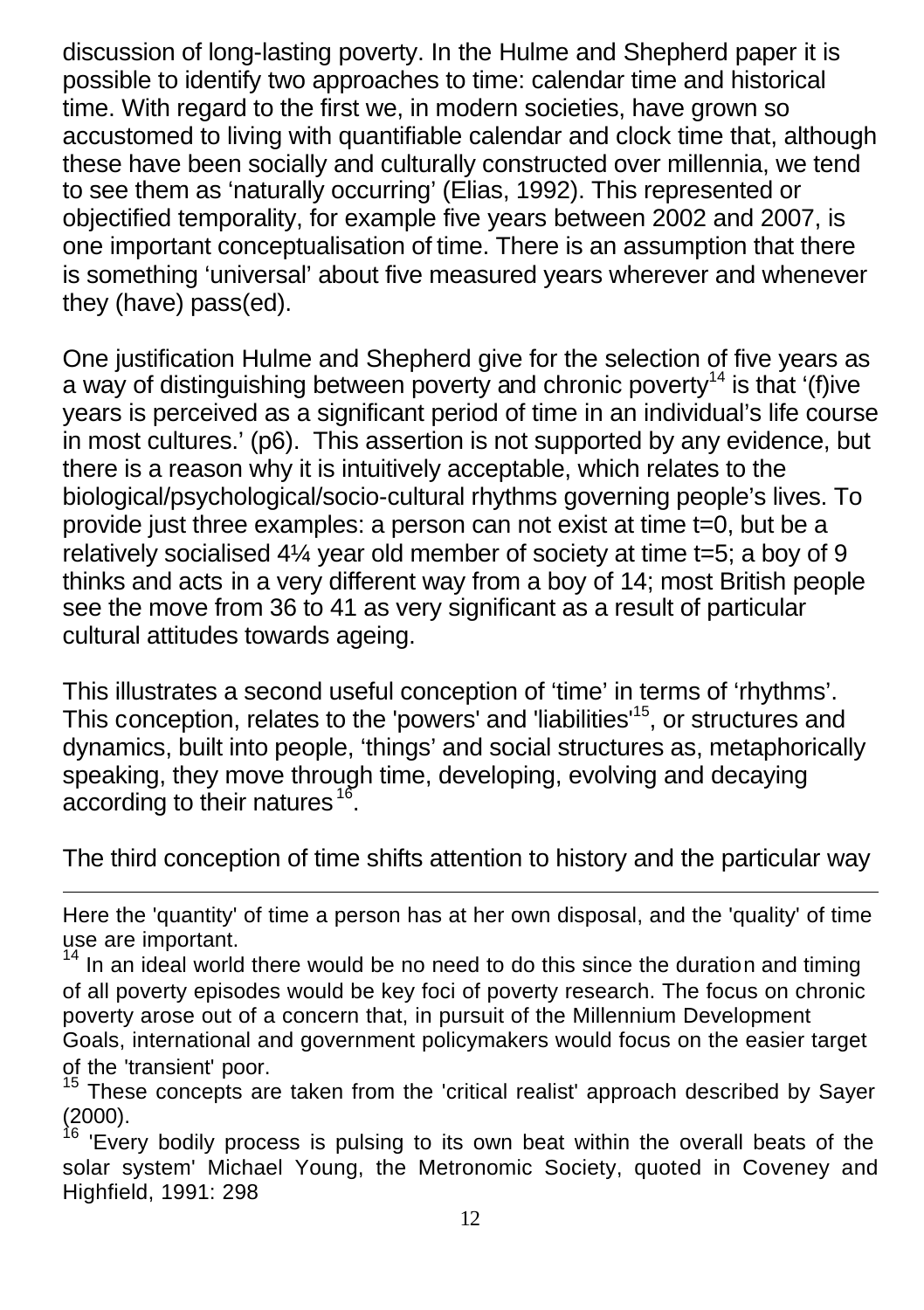in which people experience<sup>17</sup> 'time'. While the durations of each second, month, and year, as measured by mechanical and digital clocks, the movements of moon, planets, sun, and stars, and/or the time it takes for a particular atom to decay, are in one sense the same, and there are human and social rhythms that can be identified as 'universal', every second, month and year is unique and unrepeatable. We constantly live in a 'moving now' and as time 'passes' there is path dependence between what happened yesterday, what is happening today, and what will happen tomorrow. History matters for people, livelihood figurations and big structures.

### **3.5 A DA/S Framework for Analysing Chronic Poverty Structures and Dynamics**

These three conceptions of time can be brought together with the three levels of the structural framework to generate a theoretical or analytical framework that can be used to increase understanding of particular episodes of chronic poverty (see Table 1). This framework arises out of the 'dynamic actor/structure' (DA/S) approach described and used in Bevan, 2004a/b/c and d.

| Table 1: A DA/S Framework for Analysing Chronic Poverty Structures |  |
|--------------------------------------------------------------------|--|
| and Dynamics                                                       |  |

| Level of analysis                  | <b>Timeframe</b> |                |                |
|------------------------------------|------------------|----------------|----------------|
|                                    | Calendar         | <b>Rhythms</b> | <b>History</b> |
| <b>Actor</b>                       |                  |                |                |
| Livelihood<br>figuration/Lifeworld |                  |                |                |
| <b>Big structure</b>               |                  |                |                |

 $\overline{\phantom{a}}$ This has universal as well as culturally-constructed features.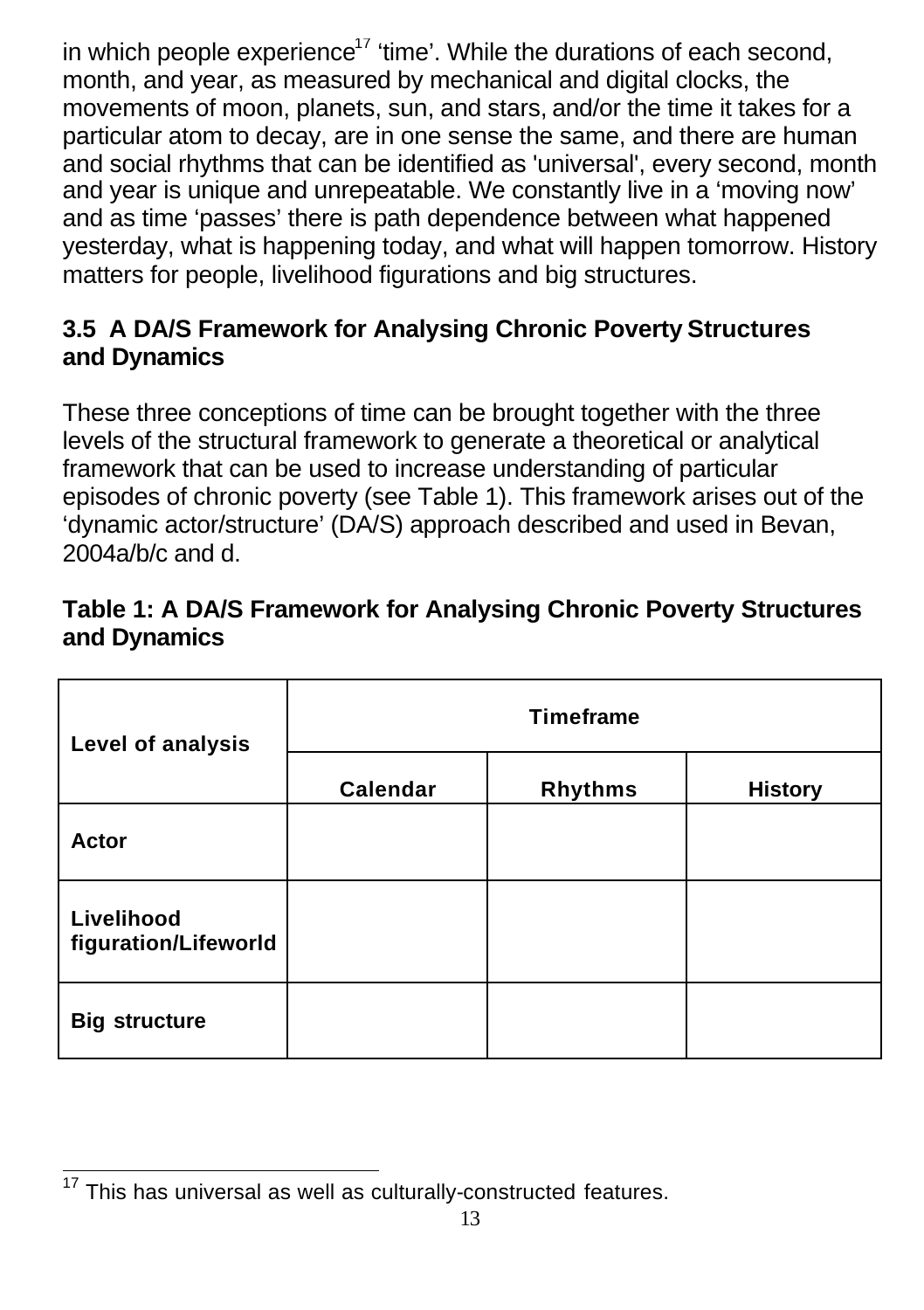### *Calendar*

In the calendar boxes we have the same period of time, based on the chronic poverty of the  $actor^{18}$ . It potentially can range between five years and  $100+$ <sup>19</sup>.

### *Rhythms*

At the actor level there are key periods and transitional times when people have particular physical/ psychological/social needs which, if not met at a minimum level will lead to lasting harm. For example not having a dowry at the time when, according to the local culture, marriage should happen, a war breaking out when a man is young, not being able to afford a school uniform, eating poor food as a toddler, or being excluded from ancestral burial sites.

Elements of people's livelihood figurations and lifeworlds also have particular time rhythms, which are ecologically constrained, structurally linked and culturally constructed. For example in rural livelihood systems there are agricultural and livestock cycles, seasonal market cycles, religious cycles (eg: for fasting and feasting), and in some societies age-set cycles and/or political cycles. In many societies there are biologically and culturally-constructed times to become adult, times to be married, times to die. A locally widespread episode of long-lasting poverty can cause structural and cultural disruptions, which affect the longer-term 'health' of the society. At this level household formation, cycles and collapse also play an important role. The passage of 'household time' relates to the ways in which roles, relations and identities within a household interact and change as household members age.

The big structures or large complex open systems in which livelihood figurations and lifeworlds are embedded also have their own rhythms. Individual and livelihood figuration chronic poverty episodes are embedded

l It would be possible to focus on the poverty duration of the livelihood figuration, or the larger in/security regime (Bevan, 2003a/b).

 $19$  Since poverty is always experienced in time it would be sensible from a research point of view to consider the duration of an episode as one variable with important implications, others of particular relevance being when in the lifecourse it occurred, what 'dimensions' of poverty were involved, what was happening with the other dimensions' etc. However, from a policy point of view it is important to provide a focus on people in long-lasting poverty.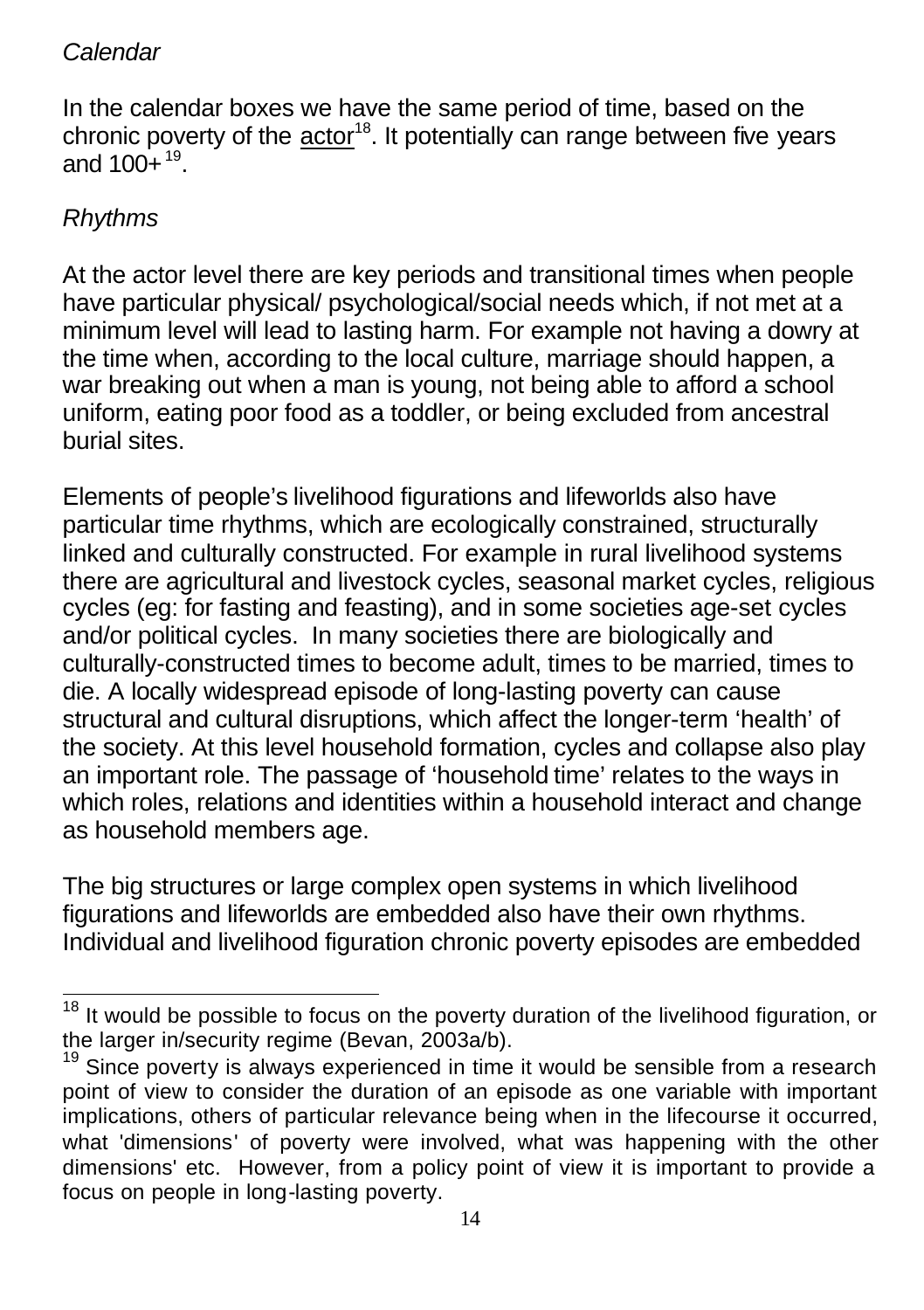in larger episodes of structured inequality, or insecurity regimes (Bevan, 2004a), involving dynamic unequal relations, processes and actions of exclusion, exploitation, domination and/or destruction. These reside in particular spatially, socially and historically located passages of 'historical time' as the following broad examples show. Race-based social exclusion, linked to historical exploitative processes, has created huge long-lasting pockets of chronic poverty in South Africa and many Latin American countries. Exploitative relations, linked to exclusionary practices, underpin chronic poverty among landless peasants and child labourers in South Asia. The state apparatus in many post-colonial African states has been used by dictators and their cronies to serve their own interests in ways, which have destroyed or undermined livelihoods and entrenched long-lasting poverty. Long-running wars in many parts of the world, for example Afghanistan, Sri Lanka, Chechnya, the Democratic Republic of the Congo, and Haiti, have contributed to widespread chronic poverty episodes for people and for the livelihood figurations and lifeworlds in which they live.

### *Histories*

Time rhythms can be seen as 'social mechanisms' (Hedström and Swedberg, 1998), which arise from the structural and dynamic features, or powers and liabilities, of the people, things or relationships involved. Social life involves the 'in time' interaction of these mechanisms. The history of what actually happens in any interaction varies according to the starting point, the particular mechanisms involved, how they are sequenced, how they interact, and the choices that key 'mega' and 'macro' actors<sup>20</sup> make during the interaction. (Sayer, 2000; Tilly, 1997). Histories are constituted by sequences of activities, events and interacting mechanisms. Sometimes these involve relatively little social change: the system is maintained and reproduced. At the other extreme there are histories marked by disjunctures, turning points and deaths.

People build their histories as they age, depending on what happens to them and what they make of it. A five-year or more chronic poverty episode may involve endless repetition of the same activities and experiences of deprivation, a seasonal pattern of bad times and worse times, or a sudden descent into terror and deprivation; or a mix of these; or some other patterns. These experiences and their consequences will be continuously 'laid down', with different effect depending on the age of the person and his interpretation of the experiences, contributing to his 'human resources' and

<sup>20</sup> Mouzelis, 1995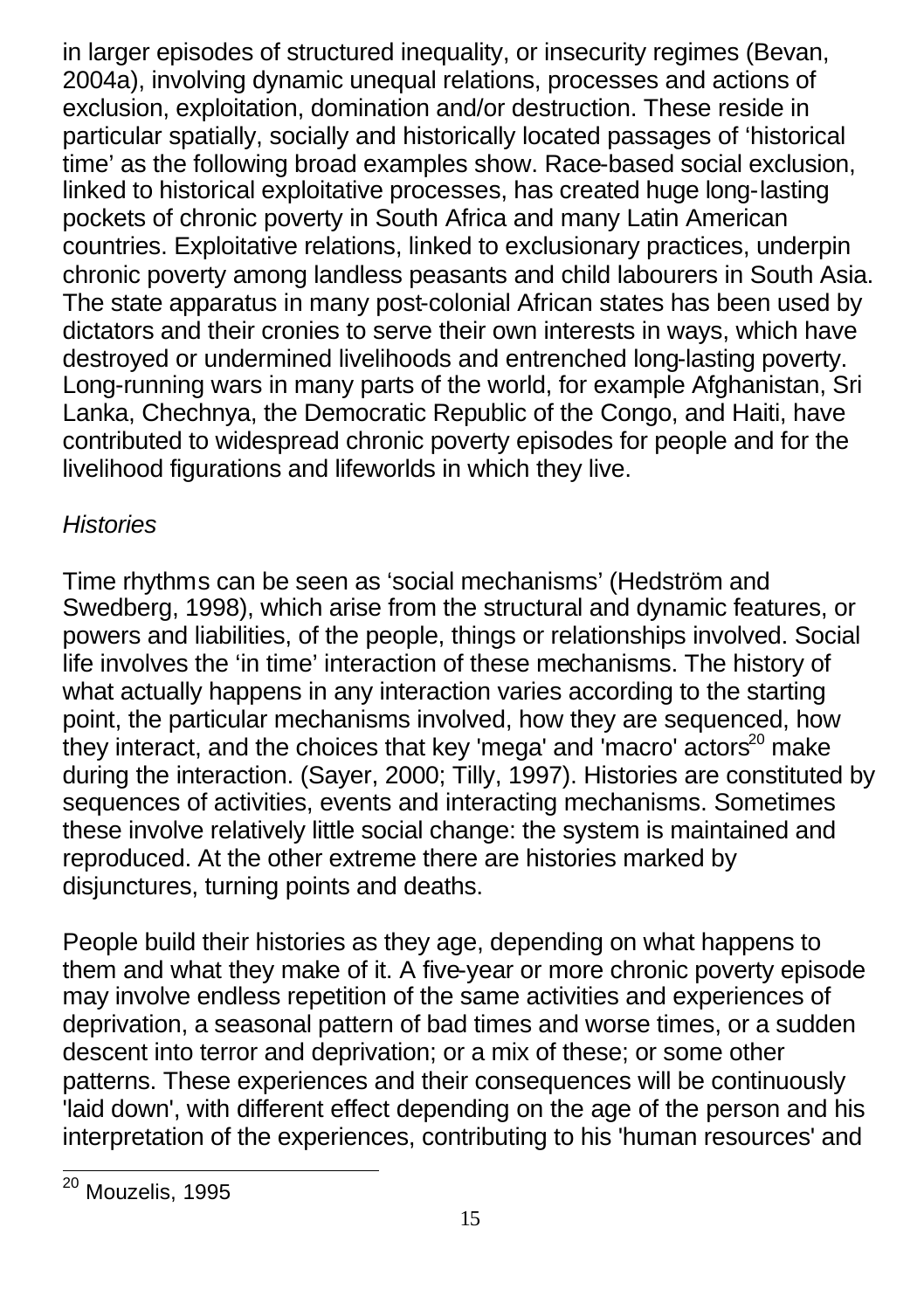'habitus' considered at any point in time. Livelihood figurations and associated lifeworlds vary as a result of diversity in divisions of labour, figurations of power and dynamic ecological and technological contexts. In some cases the chronically poor individual will be isolated – perhaps one of only a few scattered chronically deprived people in the locality. In others the experience will be culturally shared over the five plus years in livelihoods and lifeworlds characterised by long-lasting poverty.

As with other sorts, livelihood figurations and lifeworlds suffering chronic poverty may be stable over long periods, they may get even worse gradually, they may improve gradually, they may suffer regular sudden shocks they can sustain, they may evolve into something else gradually, or they may suffer a catastrophic shock that destroys them and transforms place and people.

Episodes of individual and livelihood chronic poverty may be features of in/security regimes in longer-term equilibrium or associated with regime transitions, including 'contentious episodes', (McAdam, *et* al, 2001) as system contradictions and social conflicts either 1) are sufficiently contained to produce episodes of stability or 2) construct periods of rapid transition. Highly unequal regimes with large pockets of chronic deprivation may persist for centuries; or episodes of structural chronic poverty can result from rapid transitions, which in some cases may be violent.

### *Summary*

In this view individual and local episodes of long-lasting poverty are embedded in unequal structures and dynamics. They can produce longlasting harm, at three levels: long-lasting harm to people's bodies, minds, relationships and subjective quality of life; long-lasting harm to local political economies, societies and cultural repertoires (Dean, 2003); and long-lasting harm to global relations, values and interactions. In the next section the analytical framework described above will be used to explore four case studies of personal episodes of chronic poverty in their livelihood and big structure contexts.

# **4 FOUR CASE STUDIES: A QUALITATIVE ANALYSIS**

To illustrate the value of this approach to long-lasting poverty I have chosen four case studies of suffering and unmet need related to long-lasting poverty from material written up as part of much larger studies by three social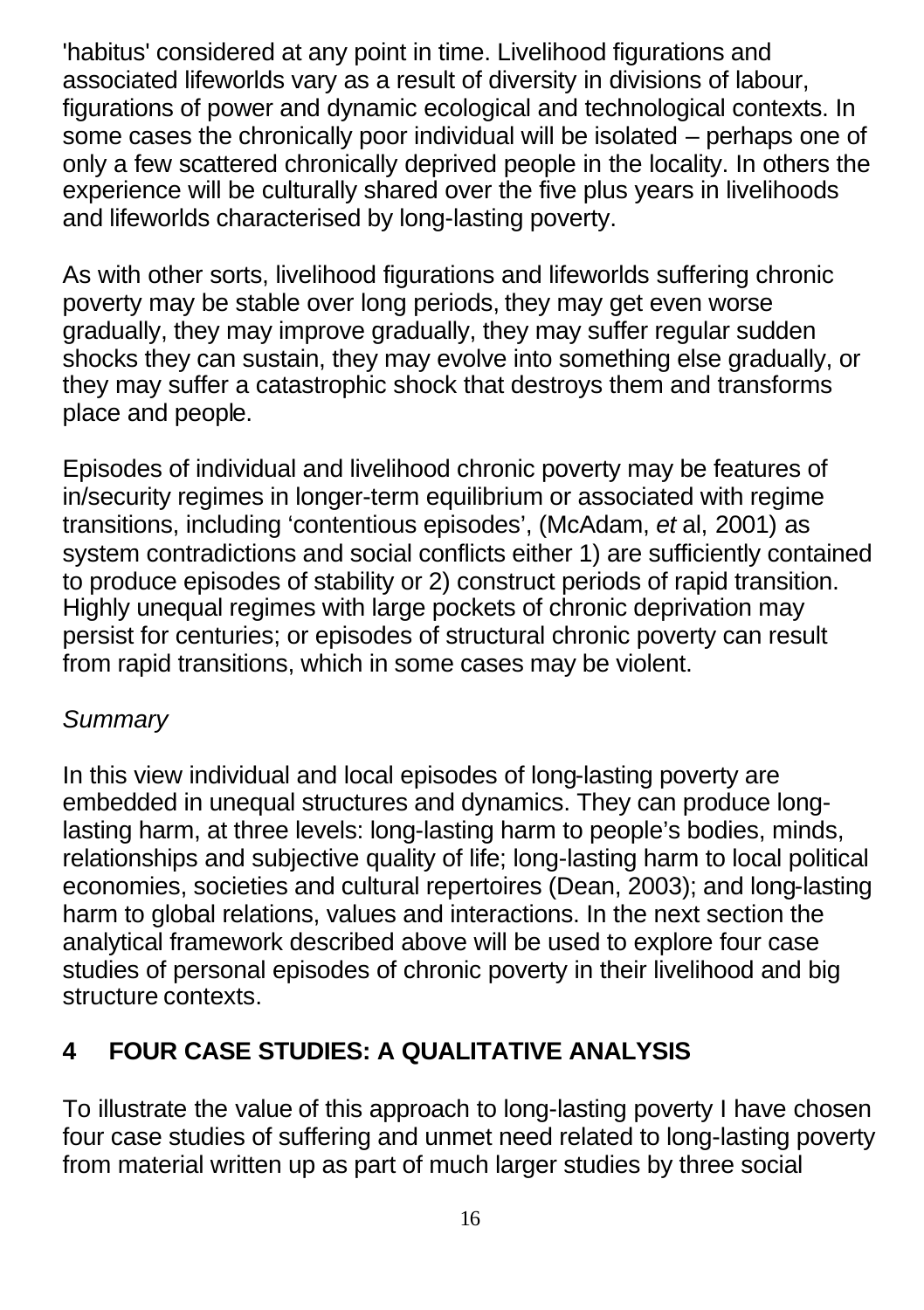anthropologists. One episode involves a young male teenager involved in the civil war in Sierra Leone (Richards, 1996). The second focuses on a woman in her forties from an urban slum in NE Brazil (Scheper-Hughes, 1993), while the third and fourth involve the experiences of a young man and a young woman from a rural area in Haiti who both lived and died in long-lasting poverty (Farmer, 1997)<sup>21</sup>. Using the analytical framework set out in Table 1, Table 2 provides a brief summary of the events involved in the four episodes of long-lasting poverty.

The comparative analysis that follows expands on the summaries in Table 2. For each of these people I asked the same seven questions, developed out of the approach described above:

- What was the person's location in the gendered lifecycle?
- What was person's location in his/her lifeworld network?
- What was the location in the wider political economy/socio-cultural context?
- What choices made by others contributed to this suffering?
- What choices did the person make?
- What were the consequences for the person?
- What were the consequences for other people?

 $21$ These have been chosen from a bookshelf accumulated during five years of teaching courses on the sociology of development and poverty and policy. The basis of choice is the very high quality of the research, the vividness of the writing which brings these people to life, and the variation - in individual experiences (particularly according to gender and age), in livelihood figurations and lifeworlds, and in the different in/security regime structures and dynamics found in NE Brazil, Sierra Leone and Haiti. In what follows I keep referencing to a minimum.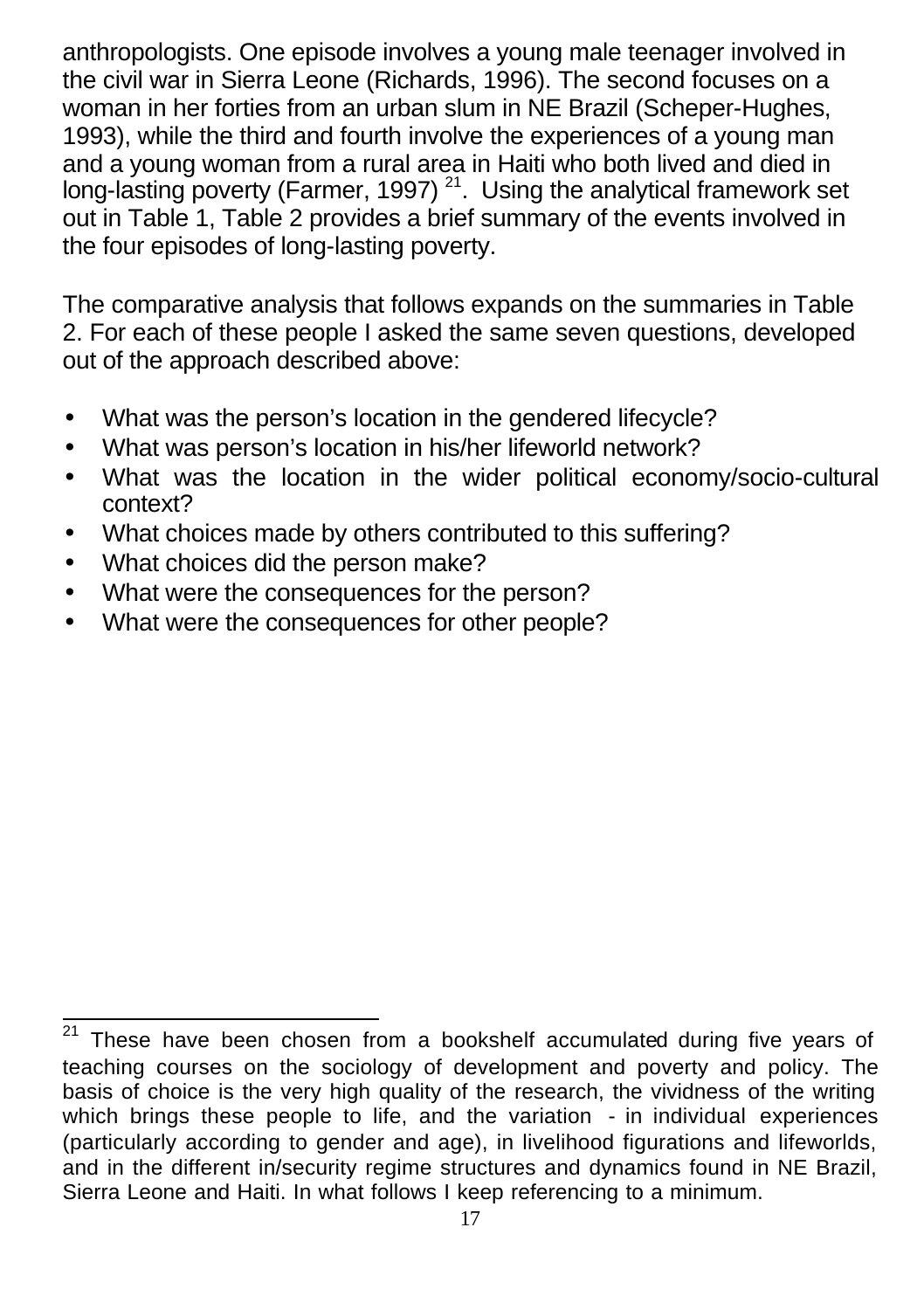| <b>CHARLIE: A CHILD SOLDIER FROM SIERRA LEONE</b> |                                           |                                                                                                                                            |                                                                                                                                                       |  |
|---------------------------------------------------|-------------------------------------------|--------------------------------------------------------------------------------------------------------------------------------------------|-------------------------------------------------------------------------------------------------------------------------------------------------------|--|
|                                                   | <b>Calendar</b>                           | Rhythm                                                                                                                                     | <b>History</b>                                                                                                                                        |  |
| Actor                                             | 1989-94                                   | From boyhood to<br>adolescence (9 to 14)                                                                                                   | $1989 - 92$ schoolboy?<br>1992-94 child soldier                                                                                                       |  |
| Lifeworld                                         | 1989-94                                   | Local rhythms disrupted;<br>household collapsed 1992                                                                                       | 1991 village attacked<br>1992 attack kills<br>grandfather                                                                                             |  |
| <b>Big</b><br>structure                           | 1989-94                                   | 89-90 declining patrimonial<br>regime<br>90-95 (and beyond) civil<br>war regime                                                            | 'A drama of social<br>exclusion'                                                                                                                      |  |
|                                                   | <b>ACÉPHIE: AN AIDS VICTIM FROM HAITI</b> |                                                                                                                                            |                                                                                                                                                       |  |
|                                                   | <b>Calendar</b>                           | Rhythm                                                                                                                                     | <b>History</b>                                                                                                                                        |  |
| Actor                                             | 1965-91                                   | From babyhood to<br>womanhood mostly in<br>gradually increasing<br>poverty; improvement<br>between 22 and 25 then<br>sudden shock.         | 1965-84 farm, primary<br>school<br>1984-87 no school,<br>trading, affair<br>1987-90 maid in capital<br>1990 - pregnant, goes<br>home<br>$1991 -$ dies |  |
| Lifeworld                                         | 1965-91                                   | Small community in<br>entrenched poverty;<br>military presence;<br>landlessness, hunger;<br>household - parents plus<br>twin brother.      | Parents lifeworld and<br>livelihood disrupted in<br>1956 by building of<br>dam.                                                                       |  |
| <b>Big</b><br>structure                           | 1965-91                                   | Bottom rung of social<br>ladder in an unequal<br>racialised insecurity<br>regime stabilised by state<br>violence sometimes with<br>US aid. | Military regimes, Papa<br>Doc, Baby Doc, etc<br>Poorest country in<br>Americas                                                                        |  |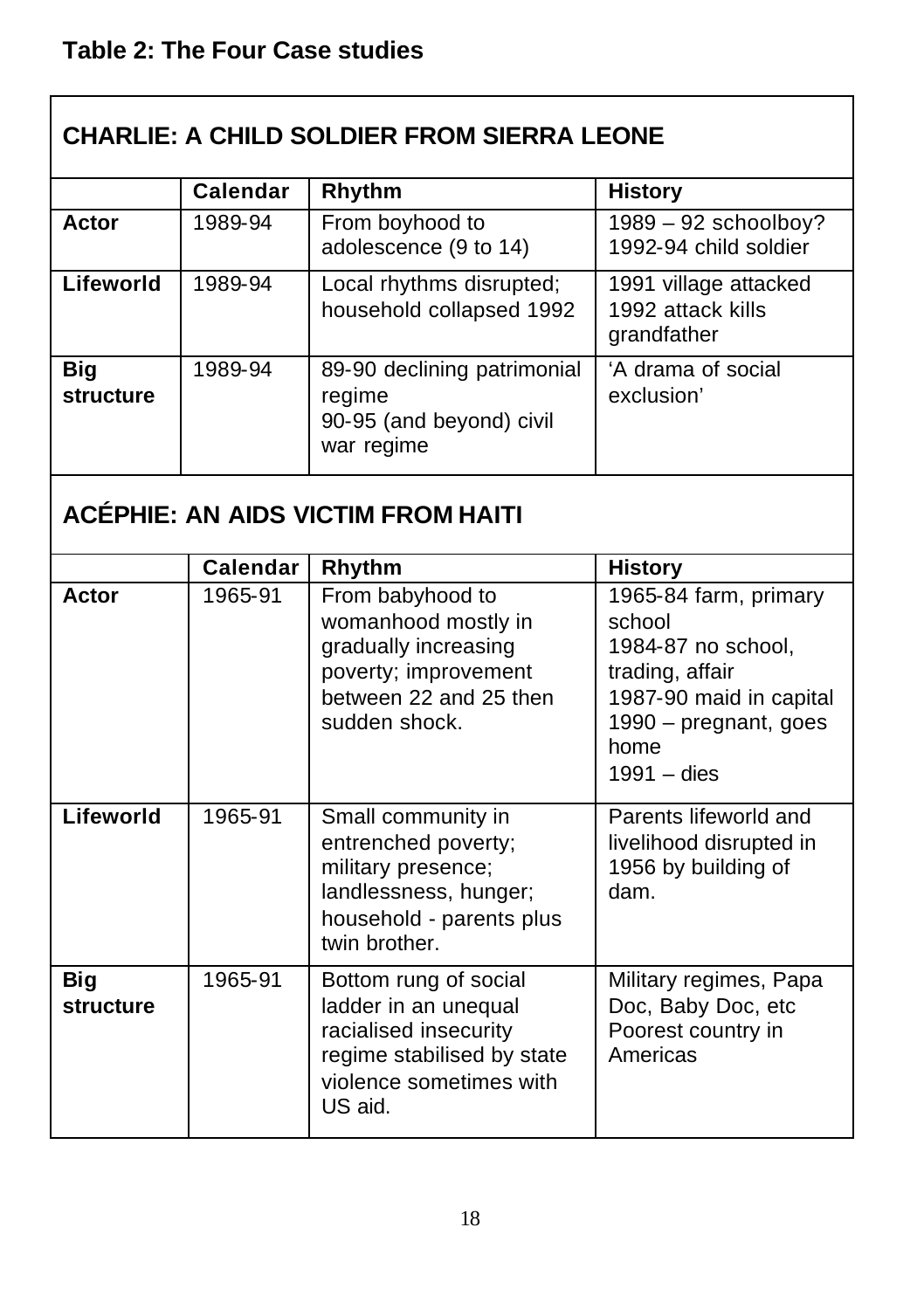| <b>CHOUCHOU: A VICTIM OF STRUCTURAL VIOLENCE FROM HAITI</b> |                 |                                                                                                                                                                                        |                                                                                                   |
|-------------------------------------------------------------|-----------------|----------------------------------------------------------------------------------------------------------------------------------------------------------------------------------------|---------------------------------------------------------------------------------------------------|
|                                                             | <b>Calendar</b> | Rhythm                                                                                                                                                                                 | History                                                                                           |
| Actor                                                       | 1967-92         | From babyhood to death<br>aged 25 in severe poverty.                                                                                                                                   | 2 yrs primary school;<br>early teens worked<br>land. Blacklisted in<br>1991, murdered in<br>1992. |
| Lifeworld                                                   | 1967-92         | Rural village in entrenched<br>poverty; military presence;<br>landlessness, hunger; first<br>household - parents plus<br>older sister; second<br>household - wife plus<br>child(ren?). | Peasant agriculture in<br>steep and infertile<br>highlands of Central<br>Haiti; little change.    |
| <b>Big</b><br>structure                                     | 1967-92         | Bottom rung of social<br>ladder in an unequal<br>racialised insecurity regime<br>stabilised by state violence<br>sometimes with US aid.                                                | Military regimes, Papa<br>Doc, Baby Doc, etc<br>Poorest country in<br>Americas                    |

### **BIU: A MOTHER OF FOURTEEN CHILDREN FROM NORTH EAST BRAZIL**

|           | <b>Calendar</b> | Rhythm                                                                                                                | <b>History</b>                                                                                                                                                 |
|-----------|-----------------|-----------------------------------------------------------------------------------------------------------------------|----------------------------------------------------------------------------------------------------------------------------------------------------------------|
| Actor     | 1944-86         | From babyhood to 1986 in<br>severe poverty; 1 period of<br>destitution; things better in<br>1986 than childhood       | Hunger, begging,<br>sugarcane work, 2<br>partners, 15 births (6<br>dead; 1 street daughter;<br>1 fostered; 3 taken by<br>partner; 3 girls living<br>with her). |
| Lifeworld | 1944-86         | Rural area until 1952 then<br>shantytown (home to<br>sugarcane workers and<br>others); very unstable<br>'households'. | Shantytown dominated<br>by sugarcane workers;<br>little change between<br>1952 and 1986.                                                                       |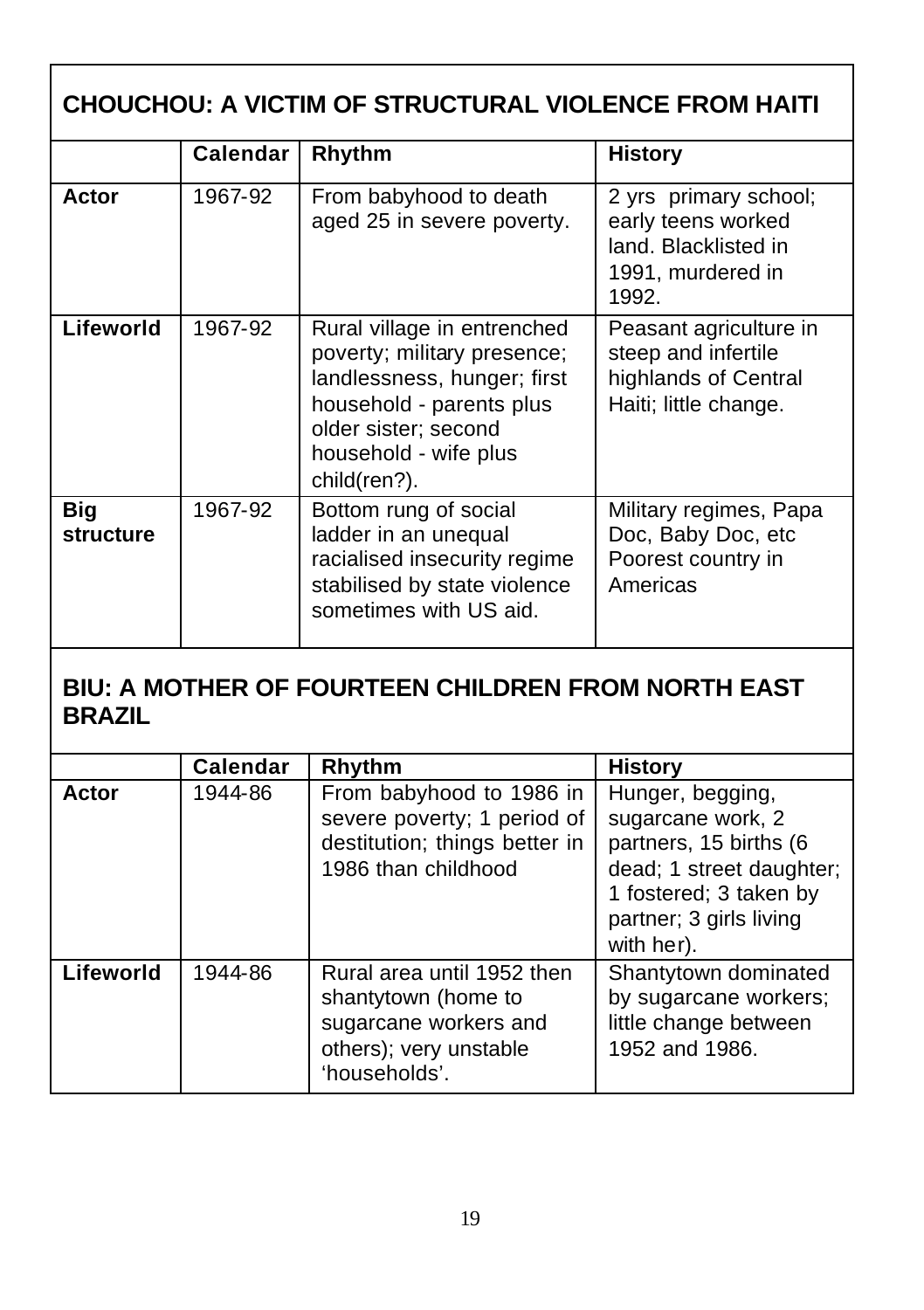## **4.1 Four people in long-lasting poverty**

# *A child soldier from Sierra Leone<sup>22</sup>*

'Charlie' lived with his grandfather (who was his guardian) in Pujehun district, which was invaded by the RUF in 1991. In 1992 when he was 12 Charlie's grandfather was killed by the RUF, leaving Charlie with no source of livelihood. For two years he became a child soldier, living in ULIMO $^{23}$ camps, taking 'crack' cocaine, fighting in villages, watching Rambo films, and occasionally killing people. In 1994 ULIMO moved out of Pujehun district and Charlie decided to leave the militia; he returned to secondary school during term-time and a camp for ex-fighters during the holidays.

# *An AIDS victim from Haiti*

Acéphie was born into long-lasting poverty. She attended primary school for a couple of years. At the age of 19 Acéphie started passing the military barracks on her way to sell goods in the market. She met a married army captain who seemed interested in establishing a long-term relationship. However, after only a month Honorat developed unexplained fevers and returned to his wife; a few months later she heard he was dead. From 22 to 25 she was a servant in the capital and began to pool resources and plan marriage with Blanco. However when she became pregnant and returned home he abandoned her and their daughter. Shortly after the birth she was diagnosed with AIDS and she died aged 26. Acéphie's mother, twin brother and small daughter mourned her death and her father hanged himself.

# *A victim of structural violence from Haiti*

Chouchou grew up in a small village in the steep infertile highlands of Haiti's central plateau. He attended primary school for a few years but left when his mother died to help his father work their land. His other main activities were going to church and listening to the radio. When he was about 22, he moved in with pregnant Chantal. Two years later, in 1991, while travelling on a

l

 $22$  There is no information about how well Charlie lived when his grandfather was alive although it seems he was attending secondary school; his parents were not dead but he did not turn to them once his grandfather died. While Charlie may or may not qualify as living in chronic poverty if the 5-year rule is applied, there are other child soldiers who have lived similar lives for longer periods (growing up in the process).

 $^{23}$  A militia with its origin in Liberia.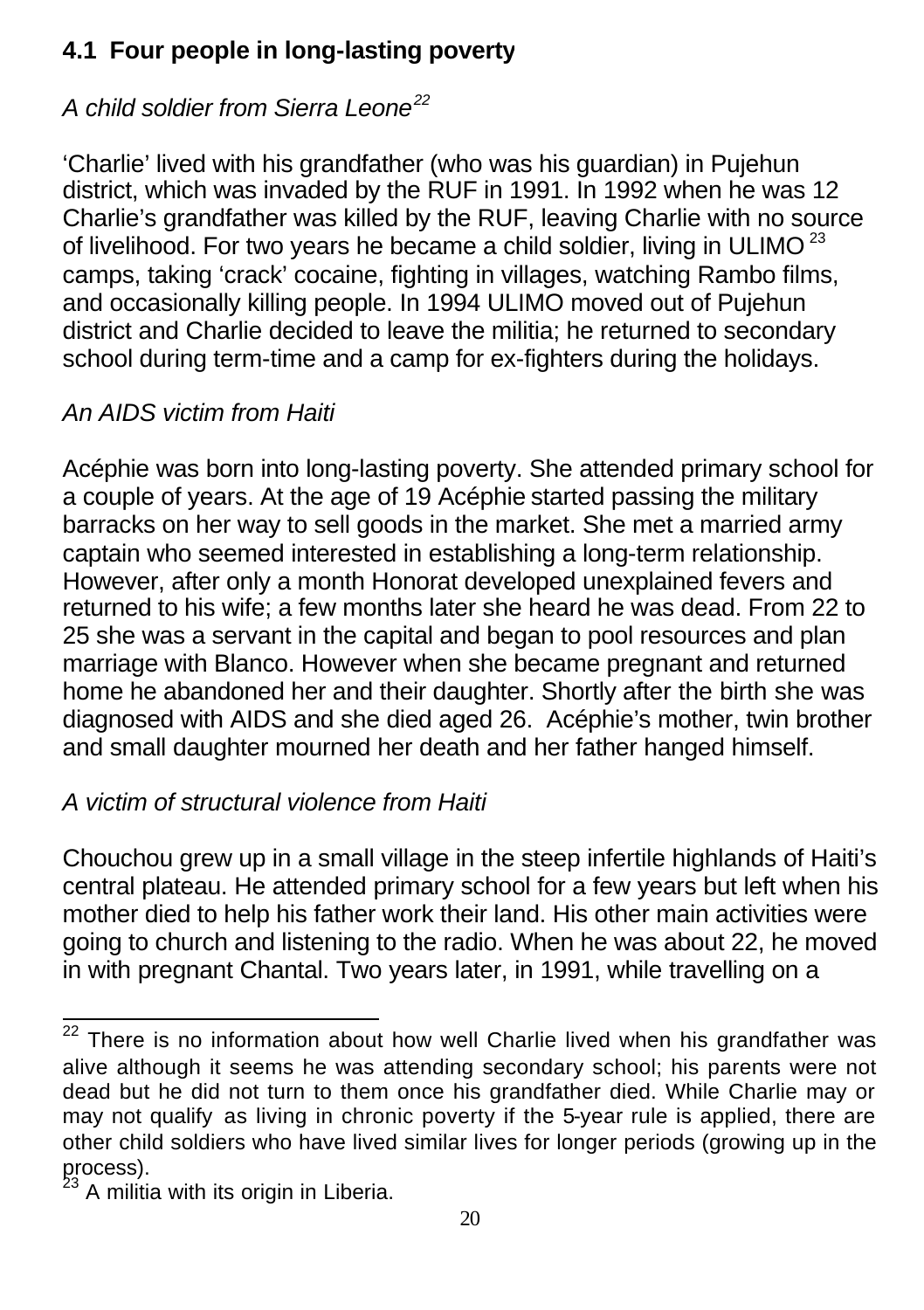truck he made a remark about the bad roads which could have been interpreted as a criticism of the regime which had just come to power as a result of a coup. An off-duty soldier dragged him off the truck at the next stop; he was beaten by soldiers and taken to the barracks for several days where he was tortured. He was put on a blacklist but although he mostly stayed away from his home village he was arrested in 1992, while visiting his sister. He was taken to the nearest checkpoint where he was tortured; three days later he was left in a ditch and three days after that he died.

### *A sugarcane worker and mother of 14 from North East Brazil*

Biu was born in a rural area in 1944. She began work as a beggar as soon as she could walk. Her father left her mother soon after she was born and she and her sister were fostered by an 'aunt'. They went hungry many times and were forced to eat wild greens, grass and cactus<sup>24</sup>. When she was 8 they moved to the shantytown; at 15 she ran away with a 50-year-old widower. She had five children with Vladimar, two of whom died, before he hanged himself (unemployed, alcoholic, depressed). She took the children 60 km to the city, lived in the centre on a piece of cardboard and begged. Her baby son died and her eldest daughter ran off with a band of street children. The third was rescued and fostered by her older sister. Biu returned to the shanty town and the sugarcane fields, had 9 more births with Oscar (6 survived) who left her for a younger woman when she was 43 taking with him 'his pick of the children, our two healthy sons, to help him in the fields and our beautiful fat Patricia.' (p470). She was left with four daughters one of who died shortly afterwards.

#### *Discussion*

l

There are three striking things about these stories, none of which figure prominently in current analyses of chronic poverty. The first is the importance of relationships and interactions. People suffer partly as a result of the actions of other people; and their actions cause suffering to other people. The second is the important ways in which gender affects chronic poverty experiences. The third is the importance for 'what happens next' of the (gendered) stage in the lifecycle when the long-lasting poverty episode occurs. People of different ages and sexes face and make different choices, and their actions have different consequences because of age-related

 $24$  'Compared to this kind of suffering, life today is much better. Today you can always show up in the house of a neighbour and your *comradre* will never deny you a piece of bread or some cornmeal to take home. ..' (p466)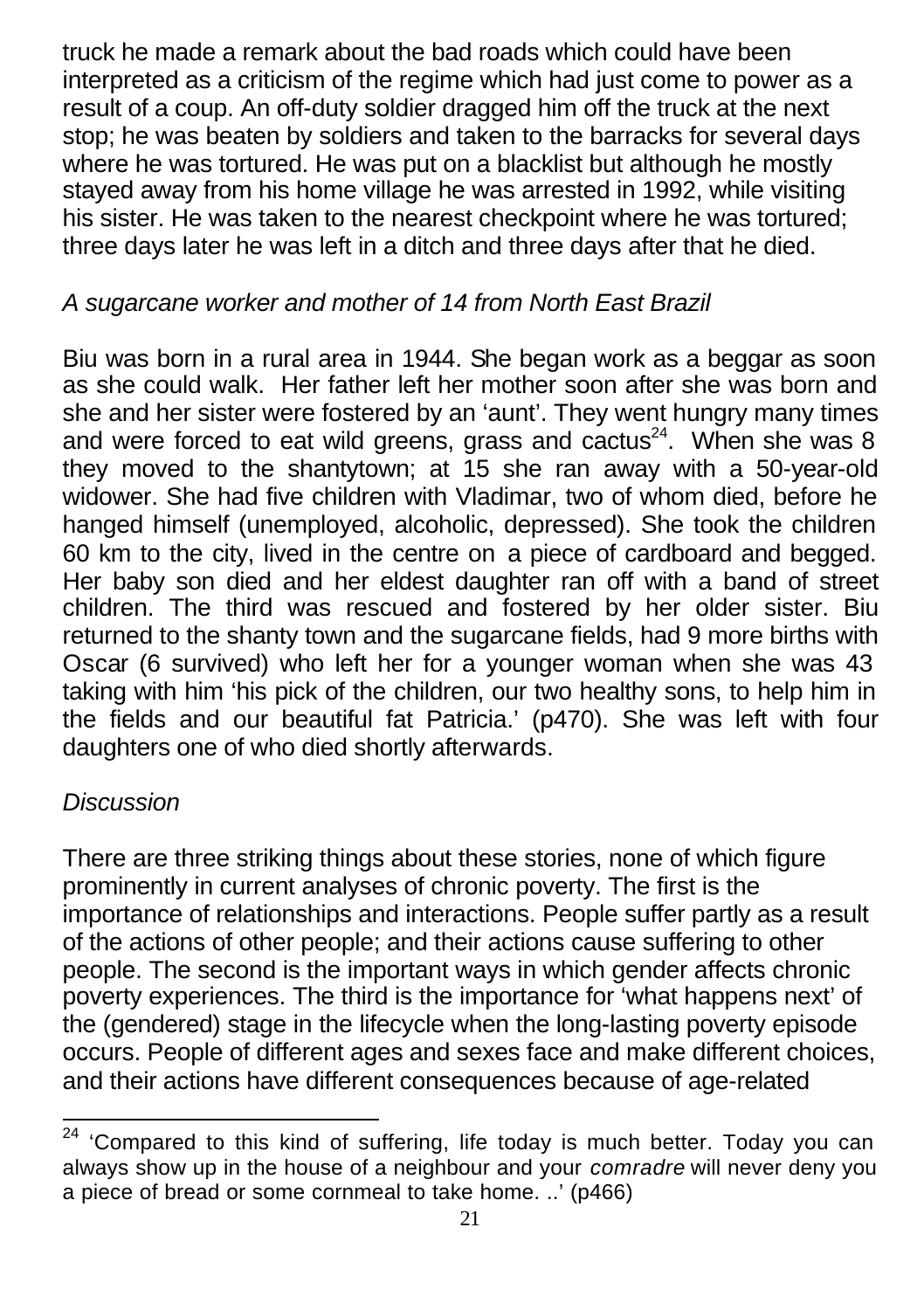variations in biological and psychological structures and needs, which change as the years pass. Charlie was only 12 when he became a soldier; '(u)nder-age boys are good soldiers, slipping through the bush with ease and little fear, treating battle as an extension of play<sup>25</sup>. However his experiences will have left a lasting mark.

'Child soldiers were treated very harshly. The boys were inducted through a process of initiation by which they were drugged and forced to commit some atrocity such as raping, killing or throwing someone into a well or river, on pain of being shot themselves for disobedience. At other times, they would be lined up by force to witness the execution of members of their family or friends, and if they refused or failed to applaud the executions, or cried or screamed, they were themselves executed.' (Abraham, 2000:10)

In the NE Brazil shanty town there is a cycle whereby many of those weak, sickly and malnourished baby girls who survive develop into 'stunted' and unhealthy women who in turn produce weak and sickly babies. 'The problem is that stunting from malnutrition is almost invariably accompanied by delayed maturation, reproductive problems (including high risk of miscarriage and low-birth-weight infants), ill health, reduced energy, lowered self-esteem, and adverse effects during childhood on the ability to learn' (Scheper-Hughes, 1993: 156) $^{26}$ . In the context of 'structural violence' of the kind found in Haiti, chronically poor young women and young men face different, but equally fatal threats. 'Acéphie Joseph and Chouchou Louis shared, as noted, a similar social status, and each died after contact with the Haitian military.' (Farmer, 1997; p274)

## **4.2 Four lifeworld/livelihood figurations in long-lasting crisis**

### *Household and livelihood figuration collapse in Sierra Leone*

l

Charlie's household consisted of two people, and he was dependent on his grandfather for food and shelter. With his grandfather's death this household collapsed and for the next two years his 'household' was a series of ULIMO camps. After leaving ULIMO he had two main 'households': his secondary school and the camp for under-age ex-fighters. He visited his mother at Gondama refugee camp 'from time to time' (p93) and said his father in Freetown (the capital) 'treats me fine'. There is no information about the

<sup>&</sup>lt;sup>25</sup> 'Girls also became combatants but they tended to be older.' (Richards, 1996: 89) This is something explored in the World Development paper by Harper, Marcus and Moore (2003).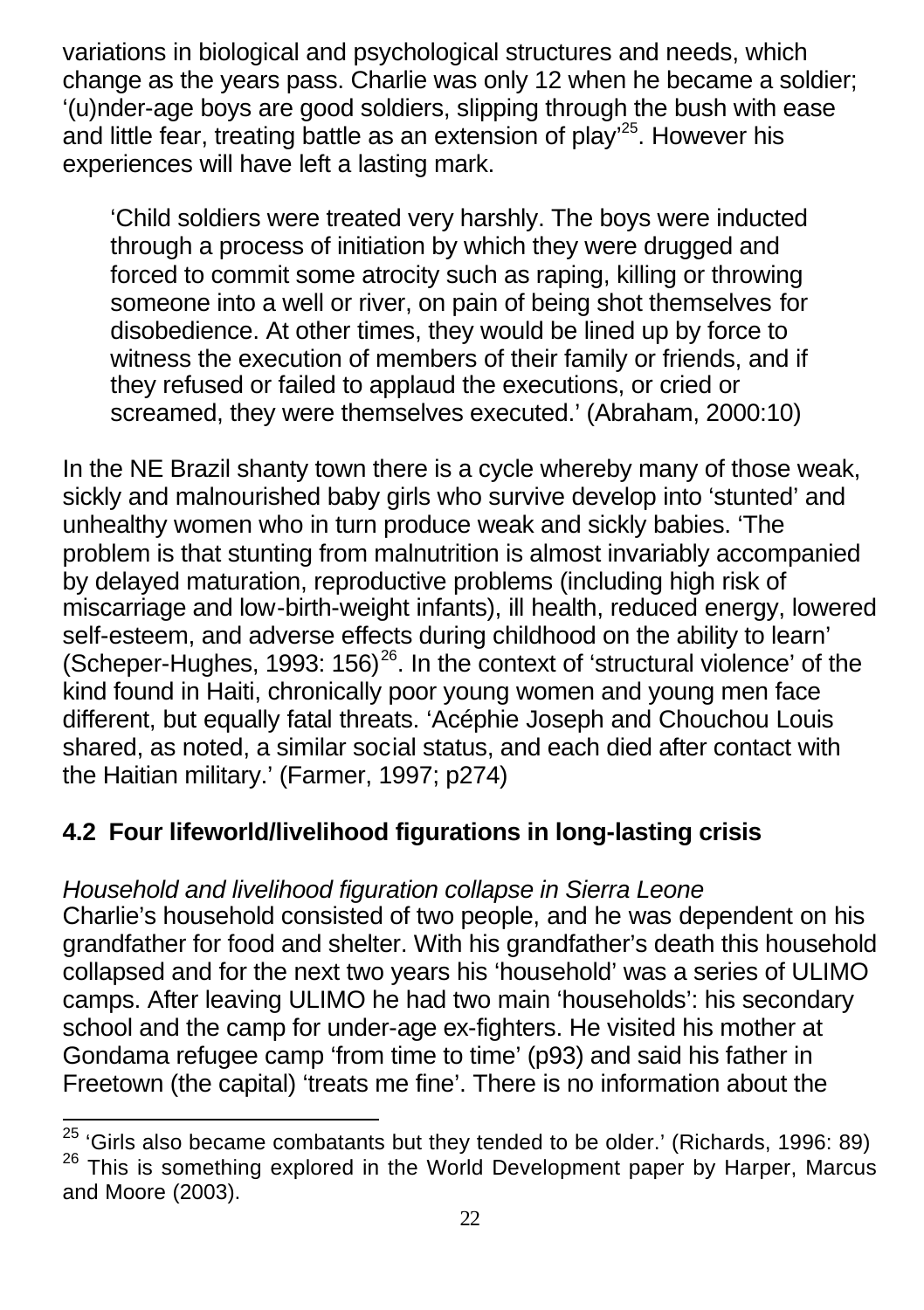livelihood figuration that supported Charlie and his grandfather. ULIMO was an armed faction mostly recruited from Liberian refugees driven by Charles Taylor into Sierra Leone through the rainforest where most of the diamond areas are located. Charlie was paid \$30 (a month?). It is probable that diamond mining and looting were the main sources of this income.

The long-term decline in respectable livelihoods in Sierra Leone is indicated by a fall in GDP per capita from \$277 in 1966 to \$151 in 1998 $^{27}$ . Diamond smuggling has been part of the informal economy since the 'diamond rush' of the 1950s, and since 1991 war has led to the destruction of many regular agricultural and urban livelihoods. Apart from some assistance from humanitarian NGOs, people had largely to rely on their own efforts to survive. Many of these caused harm to other people. For example, bandits and soldiers involved in 'sellgame' (looting) disguised themselves as rebels. Local civil defence units (kamajors) mobilised and refugees fled to Guinea, Liberia, and other parts of Sierra Leone. Resources were raised through the trafficking of children and young people, including sex slavery. There was also some creative informal livelihood and social protection activity including self-help schools. There was a search for patrons by war widows and orphans. Many women were widows or responsible for provisioning for family needs and this was reflected in high levels of prostitution.

*Two households in a livelihood figuration in very long-lasting poverty in Haiti*  Acéphie's first household was based in Kay, a community of less than 1500 people that stretched along an unpaved road cutting northeast into Haiti's Central Plateau. M. Joseph was a farmer and his wife a market woman; Acéphie and her twin brother were born in 1965. Thirteen years earlier the Josephs' original home, most of their belongings, their crops and the graves of their ancestors were drowned by a reservoir and they moved to Kay. Acéphie stayed in her first household until she was 22 when she became a housekeeper for a middle-class Haitian woman. She was paid \$30 a month and sent as much as she could save back to the family in Kay. She returned to her first household when she became pregnant aged 25. Chouchou's family household consisted of his parents and an older sister. In his early teens Chouchou joined the other three in working in their hillside gardens in a small village in the steep and infertile highlands of the Central Plateau. In early 1989 Chouchou moved in with Chantal who was pregnant and continued to work the land. Following his death he left a widow and one or more babies.

 $\overline{\phantom{a}}$ <sup>27</sup> This information is taken from the Sierra Leone case study in Bevan 2003b.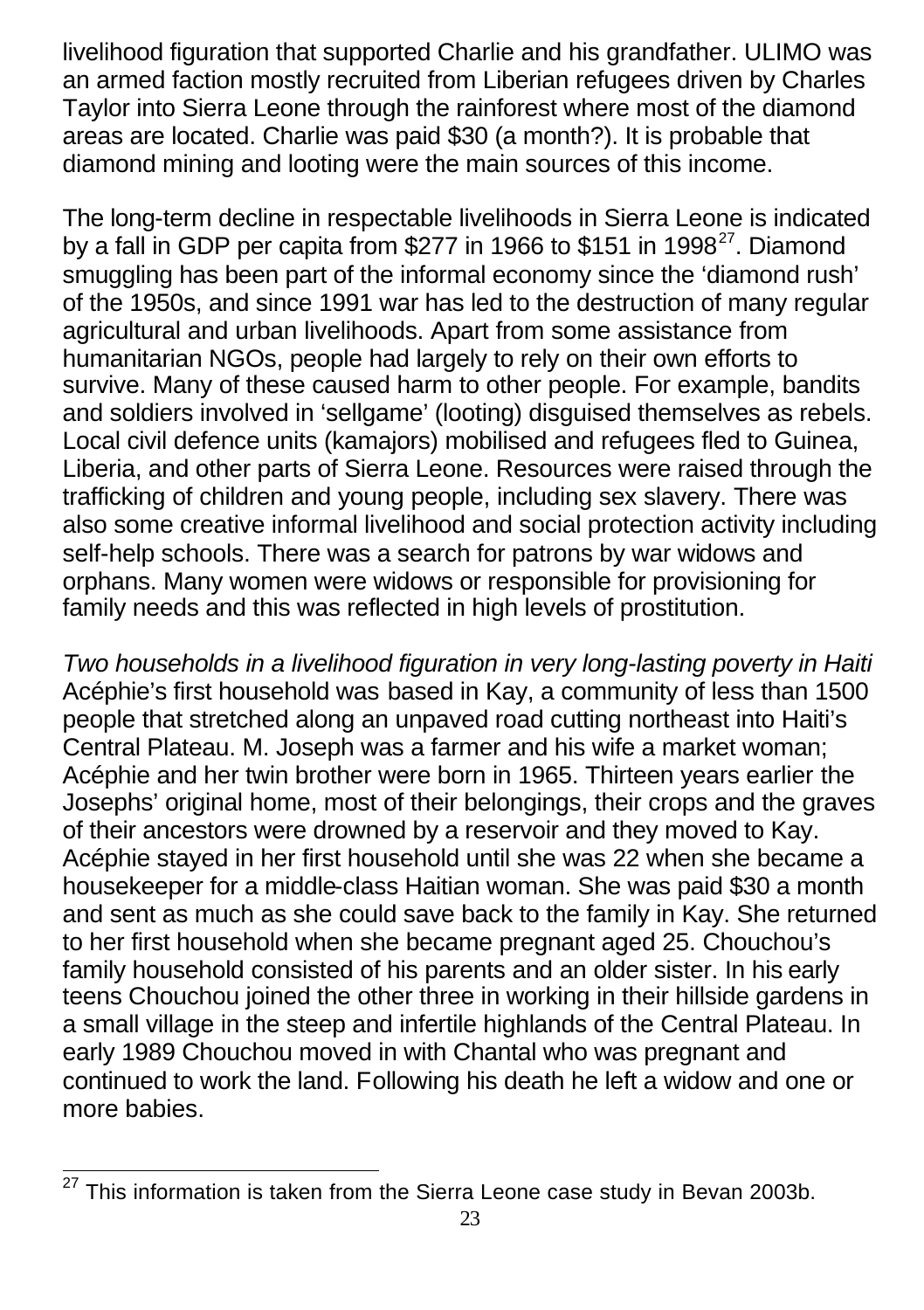Acéphie was a 'node' in a social network linked by the HIV/AIDS virus. Honorat's first wife grew thinner each year and with no means of feeding their five children made a union with another soldier. Honorat had at least two other partners; both poor peasant women. One was HIV positive with two sickly children. Blanco was still handsome and well with plenty of girlfriends at the end of the case study, but who knows now? The isolated and insular village of Kay where Acéphie was born and died 'owes its existence to a project conceived in the Haitian capital and drafted in Washington D.C.: Kay is a settlement of refugees, substantially composed of peasant farmers displaced more than thirty years ago by Haiti's largest dam.' (p264) The valley where the Joseph's farmed before the dam was built was relatively fertile and the inhabitants made a decent living. However most of the Central Plateau is chalky and arid, 'hostile to the best efforts of the peasant farmers who live here. (p262). Chouchou was one of those farmers. There is widespread landlessness and hunger and high infant mortality.

*Shanty town 'households' in the sugarcane economy of NE Brazil* Biu's story illustrates the flexibility of household structures in the shantytown. 'People of the Alto form households and families through an inventive bricolage, fashioning and making up relations as they go along, following a structured improvisation.' (p475). Men often engage in informal practices of polygyny. 'These loosely constructed, improvisational families are sustained consensually and continue only for as long as they are useful or gratifying.' (p477)

'Because of the implicit rule of reciprocity among the squatters, household composition shifts radically, even over very brief periods of time. For example, in July 1987 Dona Maria d'Água seemed quite overwhelmed by a household very nearly splitting at the seams. Into two and half tiny rooms were crammed Dona Maria, her two adult daughters, their children, an adult son, his child and two other grandchildren sent home by a daughter working in São Paulo. In addition there was the occasional visiting father, mother or boyfriend.' (p99). When Scheper-Hughes returned in February of the next year the household consisted of Dona Maria, one adult daughter, a two year-old granddaughter, and an eleven year old grandniece. When she asked where 'the others' were 'Dona Maria looked perplexed'; she could not remember who had been in the house the previous July.

Many people living in the shantytown worked in the sugarcane fields, which had been cultivated since the 16<sup>th</sup> century. During the late 19<sup>th</sup> century slave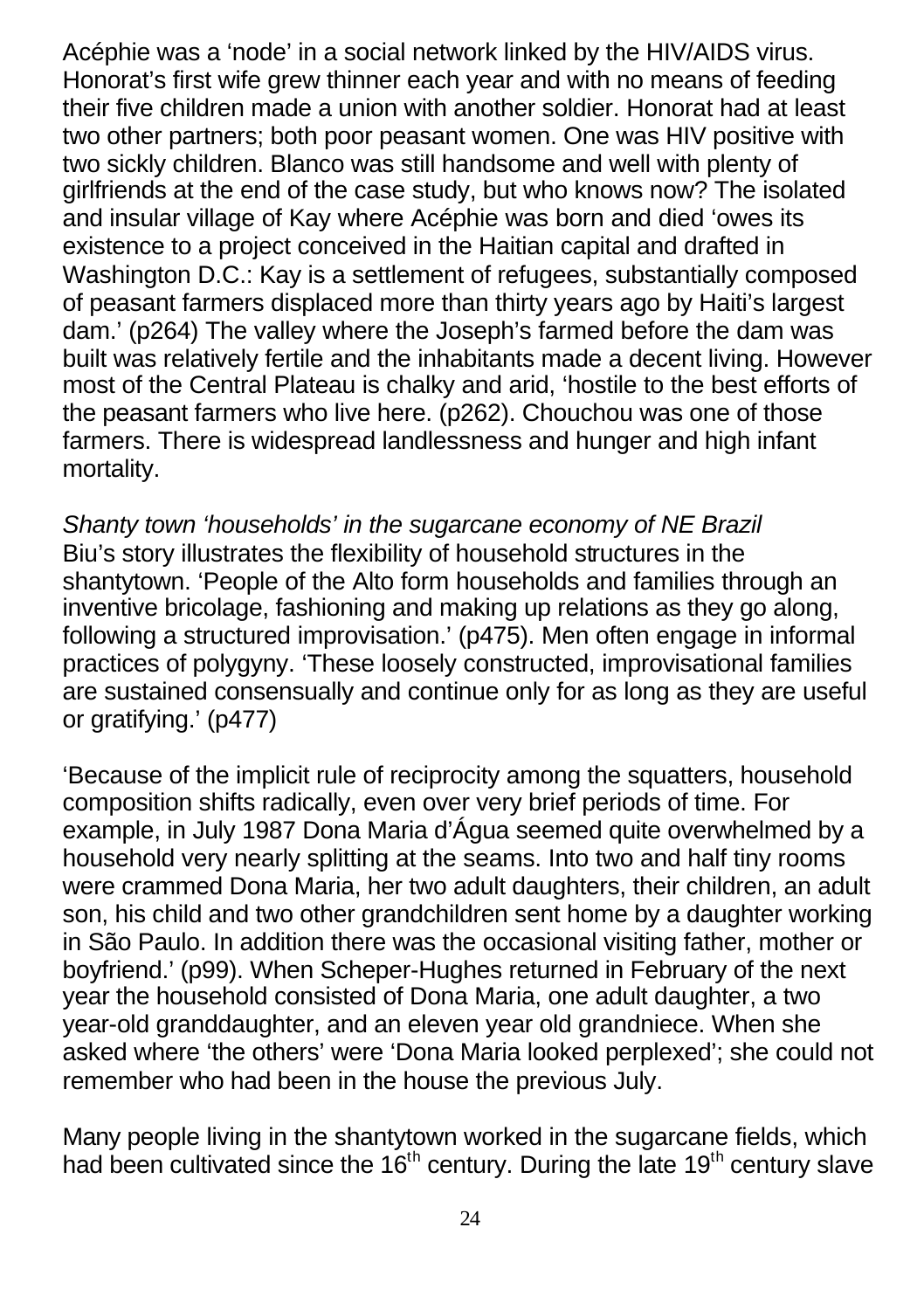labour gradually gave way to wage labour and the modern industrialised factory replaced the traditional mill. 'The transformation of the plantation economy, completed by the mid-twentieth century, had a disastrous effect on the traditional peasant class ...: the tenants, sharecroppers, and conditional squatters. A process of evictions began in the 1950s to increase the land under sugar, which produced a growing class of rural day labourers who settled in shantytowns on the edges of towns. In the 1980s women and children entered the rural industrial labour force in increasing numbers. Some women also worked as servants for the upper and middle classes of the town.

### *Discussion*

In many stressed parts of the world 'households' are not the stable entities imagined by the constructers of household surveys. As Biu's experience illustrates the continuous social (re)construction of 'households' is an element in many individual and social coping strategies, while after his grandfather's death Charlie did not live in a 'household' at all. The examples from Haiti and Brazil show that stable livelihood figurations can contain more or less stable household structures.

Chronic livelihood poverty can emerge in a range of livelihood figurations, including those based on peasant agriculture, rural day labour and conflict. In these conditions actions taken to improve quality of life can be risky for those taking the actions and for others. Charlie faced an economic environment sustained by illicit diamond mining and trading, and looting, and in becoming a child soldier he damaged both himself and other people. Acephie succumbed to AIDS as a result of an attempt to find a patron who would contribute to support for her and her family of origin. Biu lost two children as a result of her decision to try her luck in the big city.

Livelihood figurations in long-lasting poverty have different niches in wider global economic and political structures. While the figurations described here are marked by hunger, violence and illegality their contexts vary and their local histories are affected by local circumstance as well as the wider insecurity regime context. Acephie's home was in a refugee village built to accommodate people displaced by a reservoir. Her family were suddenly made poor. Biu's parents had been even poorer than she was. It is likely that Charlie came from a relatively wealthy family, given his secondary schooling, but the conflict destroyed the livelihood figuration he had been born into.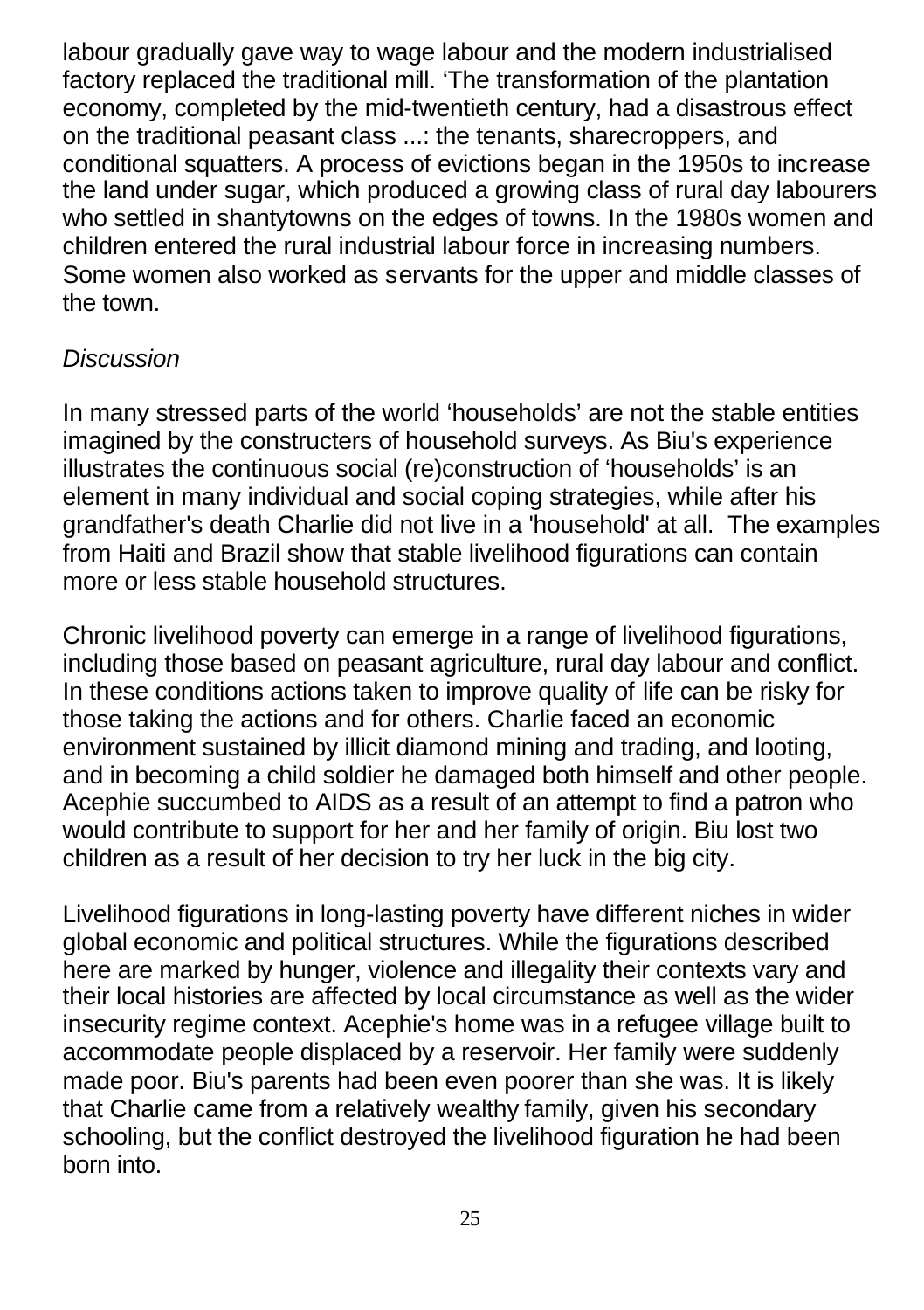### **4.3 Three globally-located political economies with long-lasting inequalities**

### *Civil war in Sierra Leone*

Suffering in 1990s Sierra Leone involved deaths, dismemberment, and displacement leading to loss of loved ones and livelihoods, societal destruction, the rupture of inter-generational links, and psychological devastation. During the period 1990-95 estimations are that 15,000 civilians were killed, there were 100,000 mutilation victims, 40% of the population were displaced, and refugee-filled camps sprang up in which boredom, sexual and physical violence were endemic.

Failing patrimonialism and social exclusion (Richards, 1996: 161) were two elements underpinning the civil war. 'In much of Sierra Leone *de facto* citizenship remains a privilege for those domiciled in old villages registered for tax collection'. Young people, itinerant workers and other low status people 'find themselves in attenuating orders of precedence in access to basic rights and properties.' (Fanthorpe, 2001:363). Generally women and children lack voice and power.

The war also required outside participants. 'Charlie's' local insecurity regime flourished as an episode of a wider West African insecurity regime, involving wars that were simultaneously civil and international, which was constituted by the Sierra Leonean Government plus its allies and the RUF plus its allies versus 'the people'. The linked conflicts in Sierra Leone and Liberia have been sustained for more than ten years as a result of the building of sophisticated international commercial and political networks; for example rebels, and the ECOMOG soldiers who were meant to be controlling them, engaged in commercial cooperation to exploit diamonds. Other interests being met were those of Bulgarian arms dealers, South African mercenary companies, Belgian diamond dealers, Asian timber importers, the UK army, French business, the Presidents of Burkina Faso and Togo, the UN, Nigeria, ECOMOG, and humanitarian NGOs (Bevan, 2004b).

#### *'Development' and structural violence in Haiti*

Through the 1980s, Haiti was ruled by the Duvaliers; Papa Doc, and then Baby Doc. They governed through violence, most of which was directed at people in similar positions to Chouchou. The growth of a pro-democracy movement caused Baby Doc to flee in 1986 but he was replaced by a military government, which received over \$200 million of US aid in its first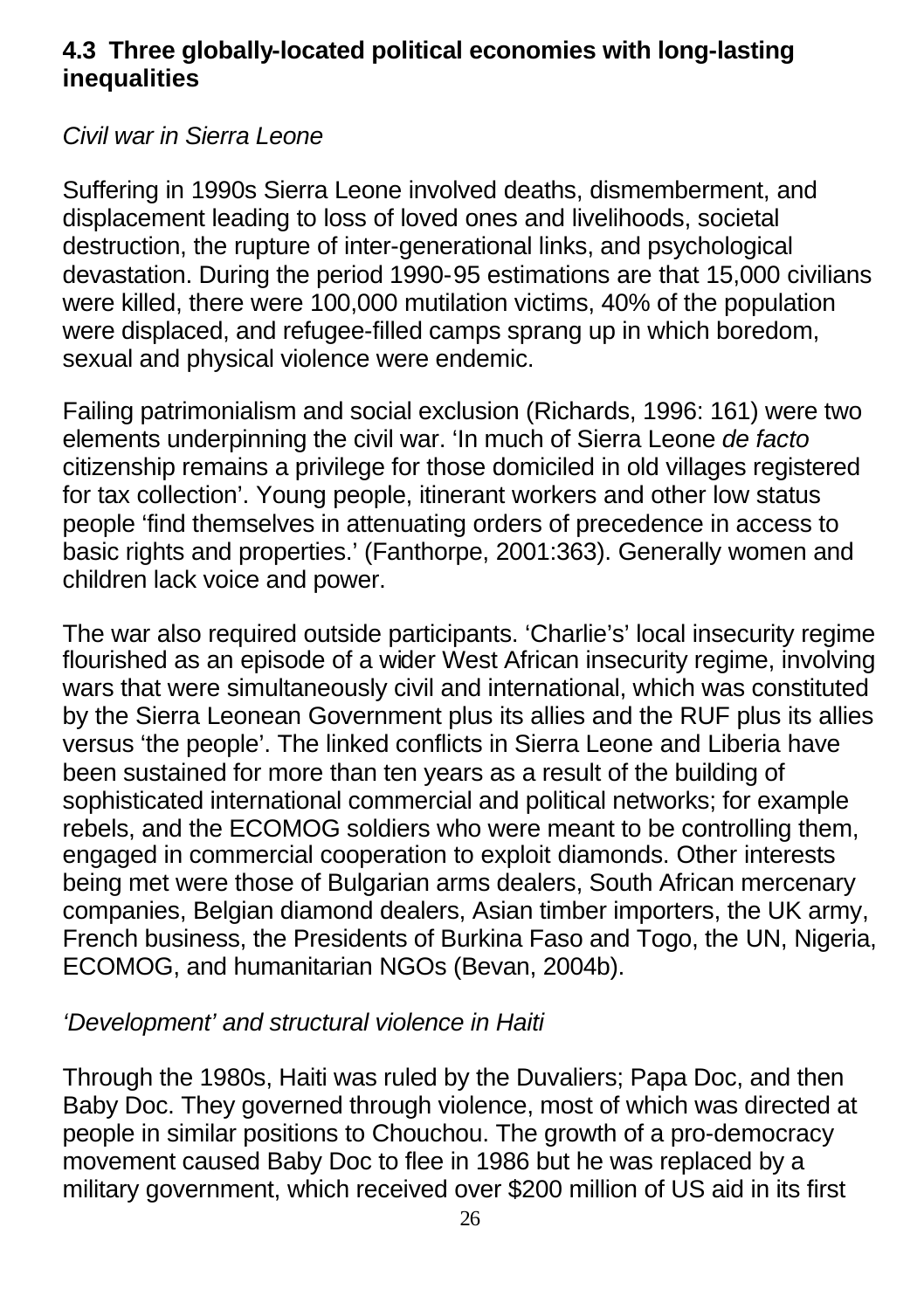eighteen months (Farmer, 1997). In internationally monitored elections held in 1990 the leader of the pro-democracy movement took almost 70% of the vote. However, he was overthrown in a military coup in September 1991 and it was only a month after this coup that Chouchou was blacklisted for his remark about the roads.

### *Exploitation, patriarchy, and racism in Brazil*

Scheper-Hughes divides the residents of Bom Jesus into 'somebodies' and 'nobodies'. The 'somebodies' include the traditional landed gentry – the old families with names 'heavy with the history of sugar and cotton plantations and cattle *fazendas* – and 'the aggressive commercial and industrial middle class holding the new wealth and power, those who would transform Bom Jesus from a traditional patriarchal town of patrons and clients into a thoroughly modern, more open, and "republican" but still class-, gender-, and race-stratified society.' (p80) The middle class is in an unstable social position since social standing depends on certain levels of conspicuous consumption.

At the bottom of the social hierarchy is the undifferentiated mass of 'nobodies'; the humble population or *os pobres* (the poor) (p84). Legally they are referred to as 'the illiterates' who were unable to vote until recently. However, among themselves they make distinctions: the working classes; the respectable poor; the disreputable poor; and the '"beyond the pale" under-underclass' (p84).

#### *Discussion*

The three larger insecurity regimes in which the livelihood figurations of the case study protagonists are embedded each occupy a particular niche in the global economy and polity (Castells, 1996/7/8). Charlie's suffering can be linked to an uncontrolled illegal global capitalism interacting with widespread social exclusion and warlord structures. These have long histories rooted in colonialism (Bevan, 2004b). Acéphie was partially a victim of a 'Development' which had benefits for foreign investors and urban dwellers but no compensation for those damaged as a result of it, while Chouchou was murdered by a regime supported by US aid. Biu was one of the many poorly-paid and exploited sugarcane workers who subsidise cheap global sugar prices and generate large profits for shareholders and company executives.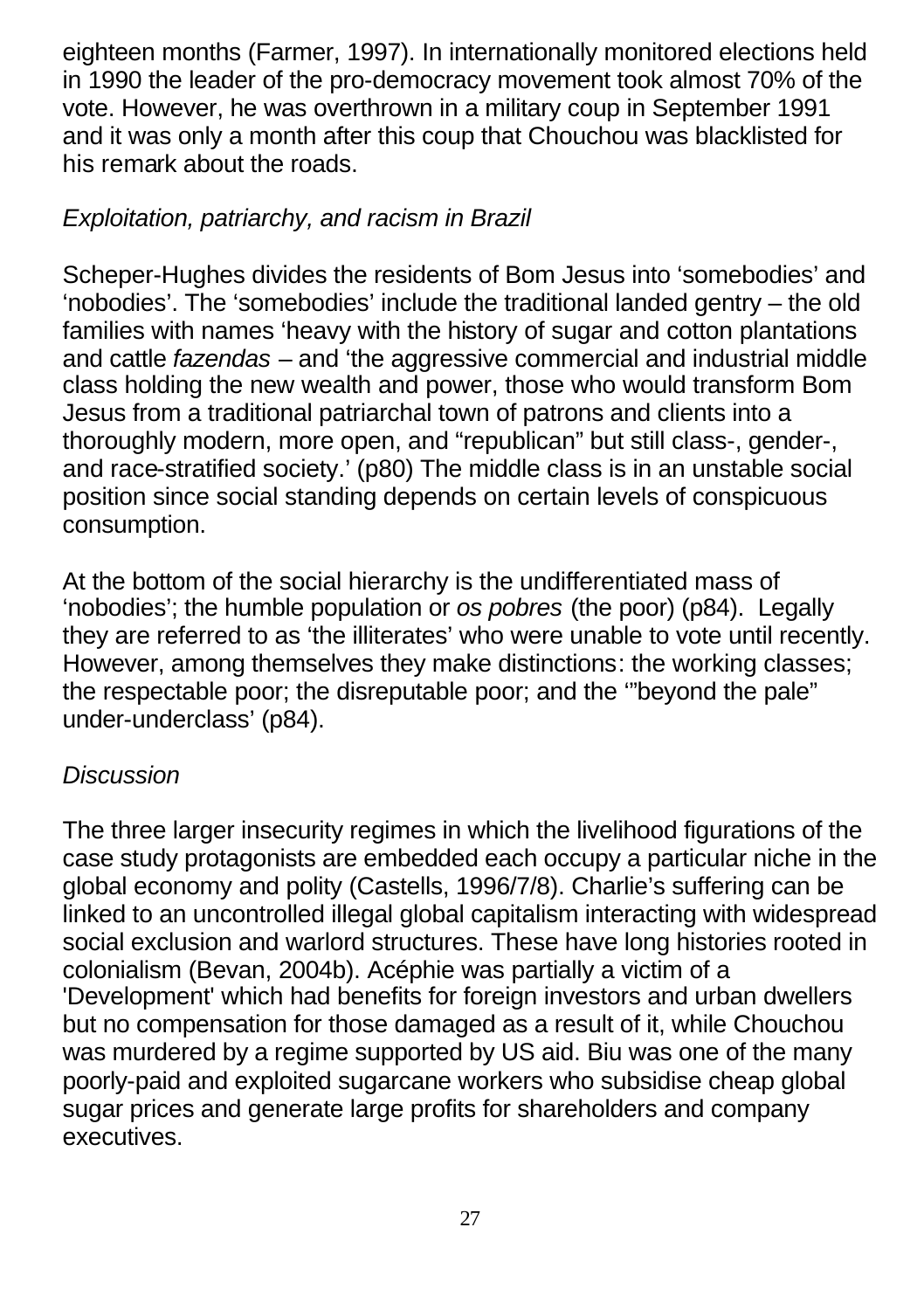### **5 IMPLICATIONS FOR POVERTY RESEARCH AND POLICY**

In this paper I have offered a language for talking about poor people's experiences and a framework for analysing the causes of their poverty, which are different from those found in the currently dominant poverty discourse. This is a much more complex picture of 'the poor' which takes account of the different, gendered, powers and liabilities to be found at different stages of the life cycle. Real poverty is not a 'multi-dimensional' mix of inadequate consumption, stunting and failure to go to school, but an integrated daily experience of suffering and unmet needs. Also it is recognised that men, women, boys, girls and gendered babies act in relationships; harming and helping each other. There are rich people as well as poor ones; powerful policymakers as well as people with no voice. Chronically poor livelihood figurations, more or less constructed of 'households', 'communities' and 'markets', are constituted of poorly understood, unequal power structures and actions involving exploitation and exclusion, domination and destruction, and are characterised by informal social protection as well as hunger, death, violence and illegality. Local structures, or some elements of them, may be extremely unstable. These poor livelihood figurations occupy more or less long-term niches in wider, possibly unstable, economies and polities which may or may not coincide with national economies and 'the state' and which all fit somewhere in wider global structures which are characterised by larger (poorly understood) unequal power structures and actions involving exploitation and exclusion, domination and destruction.

This is one of a number of possible approaches to understanding what is only one 'reality'; the reality of the day-to-day experience of poverty by poor people. It provides a view of the dynamic relationships, which generate the 'outcomes', measured in household poverty distributions and PPAs. I believe it is important to measure, but that it is not the place to begin, especially when some environments are so bad that measurement is impossible. In reality there are no lasting 'outcomes'; they are transient elements in the 'moving now' and can be seen simultaneously as 'inputs' for later 'outcomes'. Household surveys and PPAs capture 'outcomes' at a particular point of time and as such cannot bear the research or policy weight that is currently required of them in the PRSP process. Also their focus is restricted to individual and household levels. There is little serious development-related poverty-focused research at meso, macro and global levels where the talk is all of 'absences': market failures, governance failures, public service failures, the need to build 'social capital' and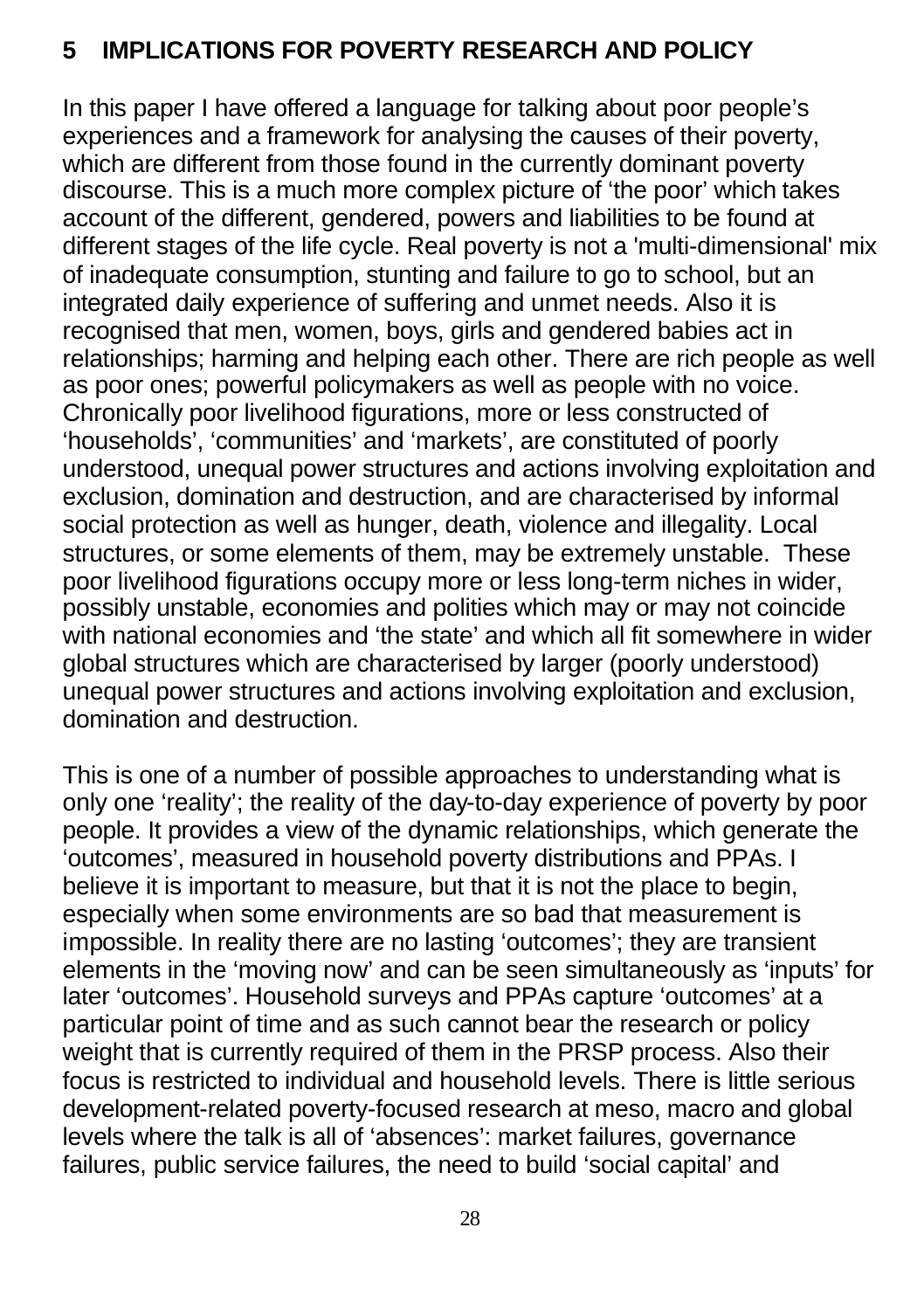encourage 'civil society'. This talk is carried into development and policy practice, usually with an unstated assumption that these 'absences' denote empty spaces to be filled rather than ongoing economic, social, political and cultural activities, relations, structures and processes of a different nature from those assumed to be desirable. While these are not captured or understood in the language or research methods of the dominant development discourse they constitute the world in which the real consequences of development interventions are worked out (Porter, 1991; Ferguson, 1990).

The unrealistic language, research methods and policy recommendations associated with the dominant development discourse is related to the 'beleaguered ascendancy' of development economics 'atop development research and policy'. Neoclassical micro-economists, who currently dominate poverty research, do not have the expertise necessary to study the social and cultural construction of power structures and dynamics at meso and macro levels, but they have left little (financial and policy) space for other social scientists that do. The challenge for multi-disciplinary research centres like the CPRC is how to navigate a way through the current chaotic structure of disciplines with something useful to say about poverty in poor countries, which integrates the best concepts, theories, and methods in a synergetic way. This entails a 'both-and' approach with the eventual aim of undermining binary distinctions, which seem no longer useful. There is a need for both: variables and cases; generalisation and identification of variation; universal and local; objective and subjective; quantitative and qualitative; linearity and non-linearity; 'positivism' and 'interpretivism' and 'critical realism'; short-term, medium-term and long-term and the *longue durée* (Braudel, 1995). Once attention and effort is focused to work beyond, or underneath, the bivalences, we enter an exciting world of multivalence and complexity. We need to re-examine and negotiate ontological and epistemological assumptions, be clear about concepts, develop theoretical frameworks appropriate to the realities of poverty, design integrated multi-method strategies and find languages for presenting empirical conclusions that are comprehensible to all social scientists, to policymakers, to political activists and to others with an interest. We need to do this in full awareness of the unequal power structures and complex normative issues involved in doing 'Development' (Rao and Walton, 2004).

The goals of such an empirical research programme should be 1) theoryoriented - to identify the universal mechanisms which operate, at personal, household, livelihood/lifeworld and big structure and global levels, to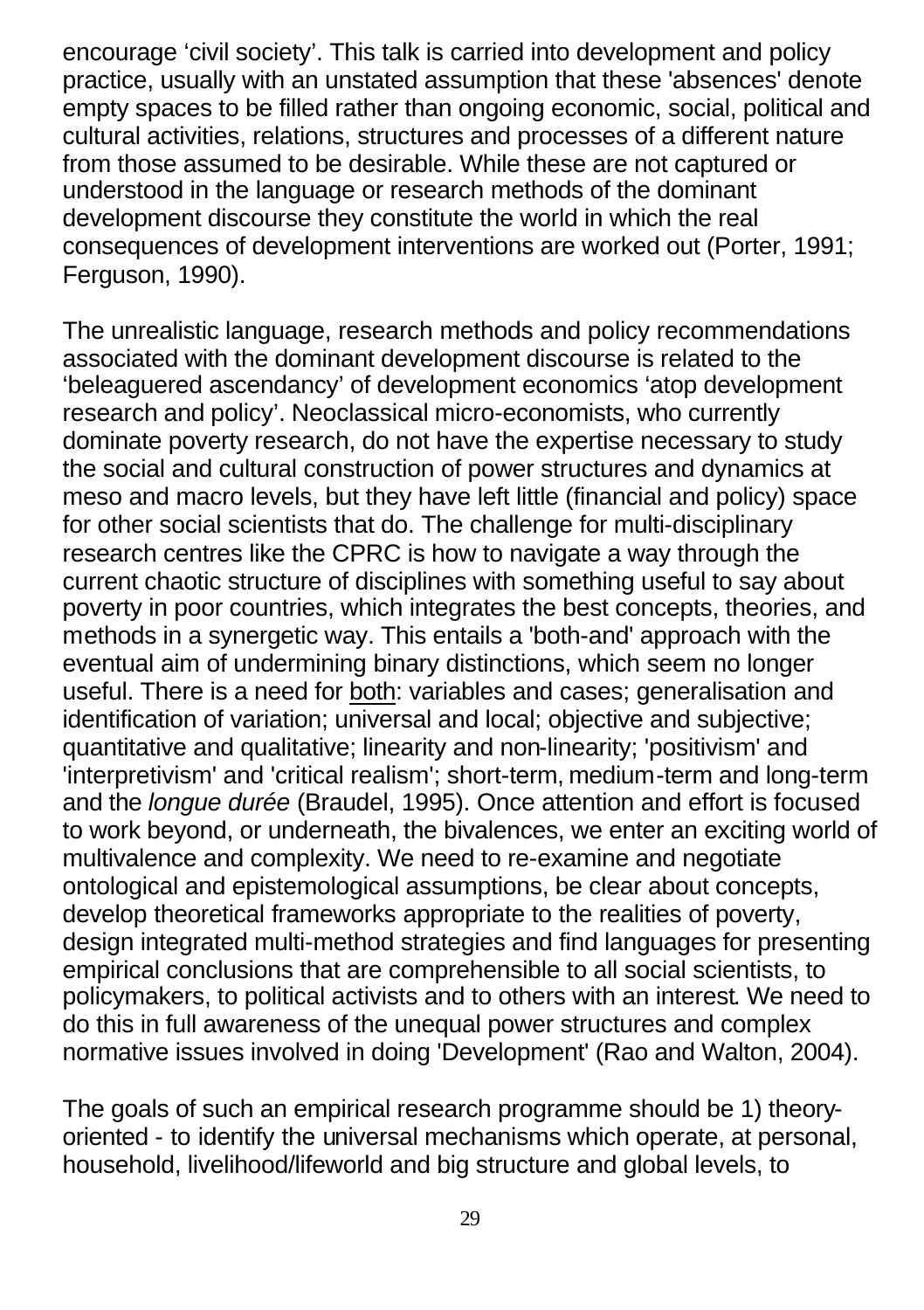produce, reproduce, intensify, and reduce poverty in poor countries; 2) situation-oriented – to understand how, in particular country or livelihood/lifeworld contexts, the historical and path-dependent interactions of locally-relevant mechanisms have generated current structures of inequality and experiences of poverty; and 3) policy-oriented – to enable responsible parties to respond rapidly and effectively to particular events, trends or actions likely to increase poverty, and to design poverty-reducing measures on the basis of a good understanding of local situations<sup>28</sup>. Neoclassical household survey analysts and participatory poverty assessors have roles to play in such a research agenda, but not dominant ones.

 $\overline{\phantom{a}}$  $^{28}$  These three purposes of research are described by Gasper, 2001.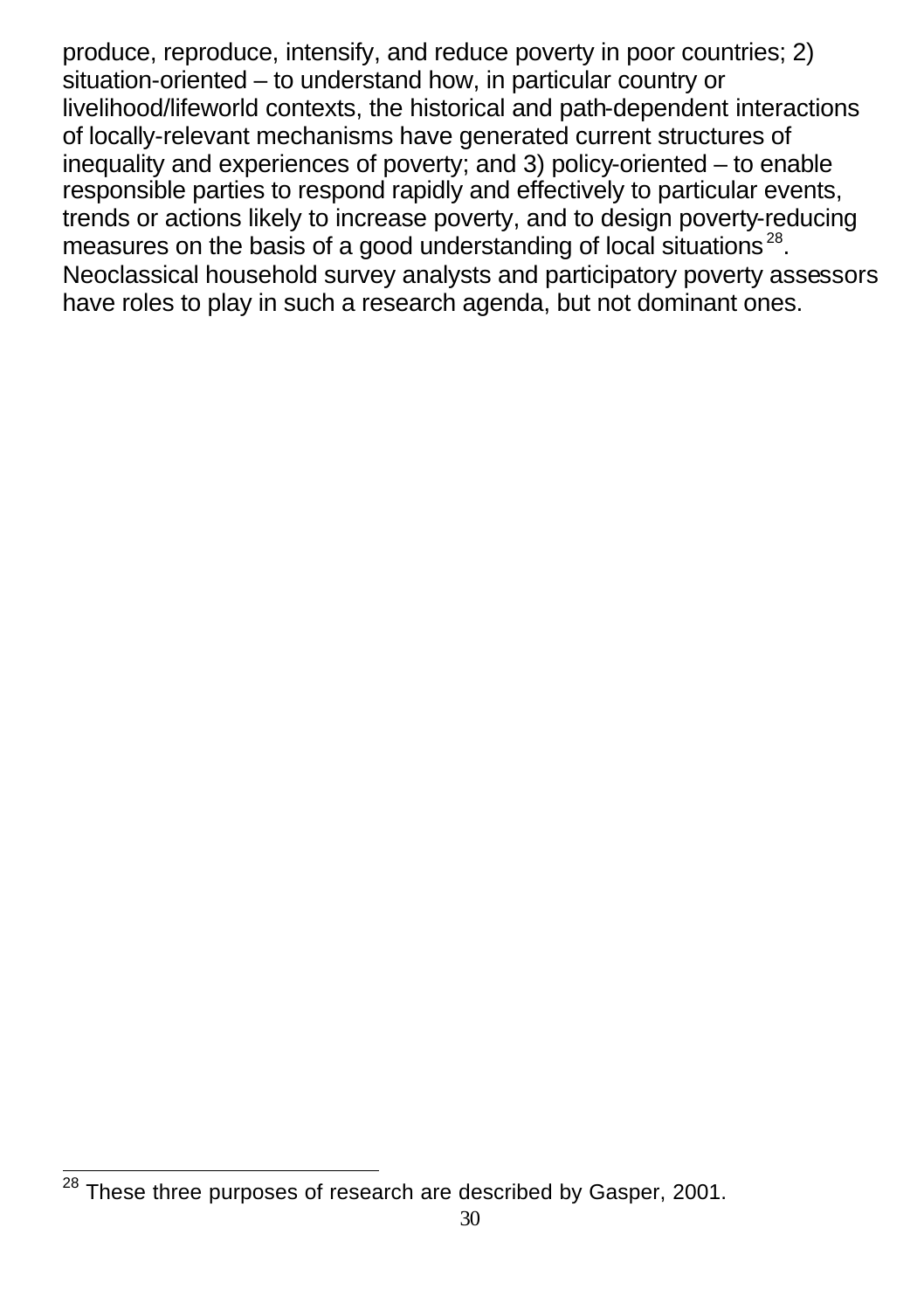### **References**

Abbott, A. (2001a), *Chaos of Disciplines*, London: University of Chicago Press.

Abbott, A. (2001b), *Time Matters: On Theory and Method*, London: University of Chicago Press.

Abraham, A. (2000), 'Sierra Leone and Liberia: The Misery of Civil War and Social Decay', Oxford Workshop: mimeo.

Bevan, P. 'Conceptualising In/Security Regimes', in *Social Policy in Developing Countries,* Cambridge: Cambridge University Press.

Bevan, P. (2004), 'Studying the Dynamics of Poverty: Getting to grips with structure', unpublished.

Bevan, P. (2004), 'Towards a Post-Disciplinary Approach to Poverty in Poor Countries; from Q-squared to Q-Integrated', unpublished.

Bevan, P. (2001), 'Microeconomic Approaches to 'Growth' and 'Poverty': A Sociological Comment', Bath: Centre for Development Studies, University of Bath.

Bevan, P. (2001), 'The Dynamics of African In/security Regimes and some Implications for Global Social Policy', Paper presented at 'Social Policy in Development Contexts' workshop, University of Bath, 1-2 March 2001.

Bhaskar, R. (1989), *Reclaiming Reality*, London: Verso.

Braudel, F. (1995), *A History of Civilisations*, New York: Penguin.

Byrne, D. (1998), *Complexity Theory and the Social Sciences*, London: Routledge.

Castells, M. (1996), *The Rise of the Network Society*, Oxford: Blackwell.

Castells, M. (1997), *The Power of Identity*, Oxford: Blackwell.

Castells, M. (2004), *End of Millennium*, Oxford: Blackwell.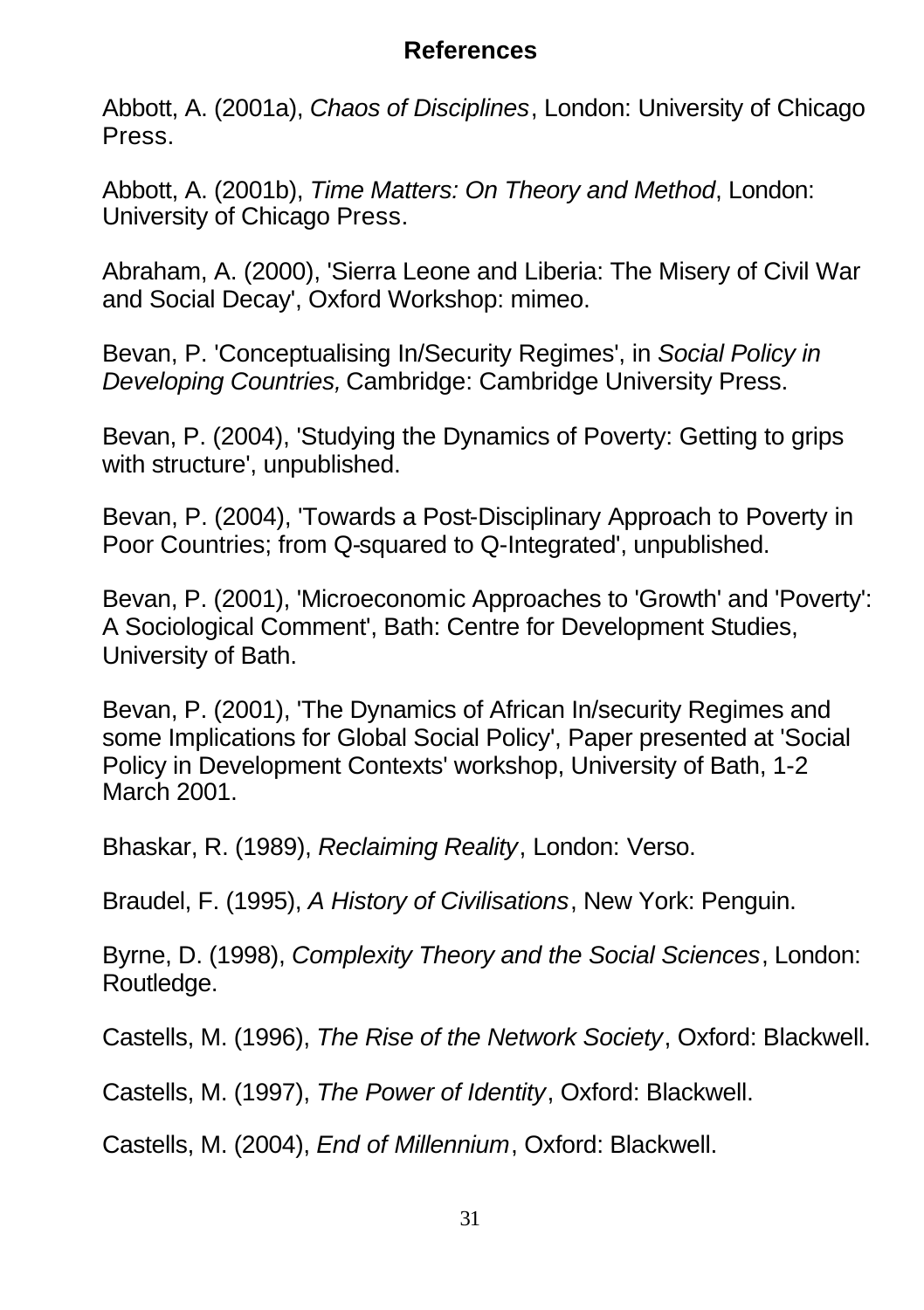Collier, A. (1994), *Critical Realism*, London: Verso.

Coveney, P. and Highfield, R. (1991), *The Arrow of Time: The quest to solve science's greatest mystery*, London: Flamingo.

Dasgupta, P. (1993), *An Enquiry into Well-being and Destitution*, Oxford: Clarendon Press.

Davis, P. (2001), 'Rethinking the Welfare Regime Approach: The case of Bangladesh', *Global Social Policy* 1 (1), 79-107.

Dean, H. (2003), *Discursive Repertoires and the Negotiation of Wellbeing: reflections on the resource profiles, human needs and the quality of life frameworks*. WeD Inaugural Workshop on Poverty, Inequality and the Quality of Life, University of Bath.

Dercon, S. (2004), 'Assessing Vulnerability to Poverty', unpublished.

Doyal, L. and Gough, I. (1991), *A Theory of Human Need*, Basingstoke: MacMillan.

Duffield, M. (2001), *Global Governance and the New Wars: the Merging of Development and Security*, London: Zed Books.

Elias, N. (1998), *On Civilisation, Power and Knowledge*, London: University of Chicago Press.

Elias, N. (2004), *Time: an Essay*, Oxford: Blackwell.

Elster, J. (1989), *Nuts and Bolts for the Social Sciences*, Cambridge: Cambridge University Press.

Fanthorpe, R. (2001), 'Neither Citizen nor Subject? 'Lumpen' Agency and the Legacy of Native Administration in Sierra Leone', *African Affairs,* 100 (400), 363-386.

Farmer, P. (1997), 'On suffering and structural violence: a view from below', in Kleinman, A., Lock, M. and Das, V.*Social suffering* Berkeley, Ca.: University of California Press, 261-283.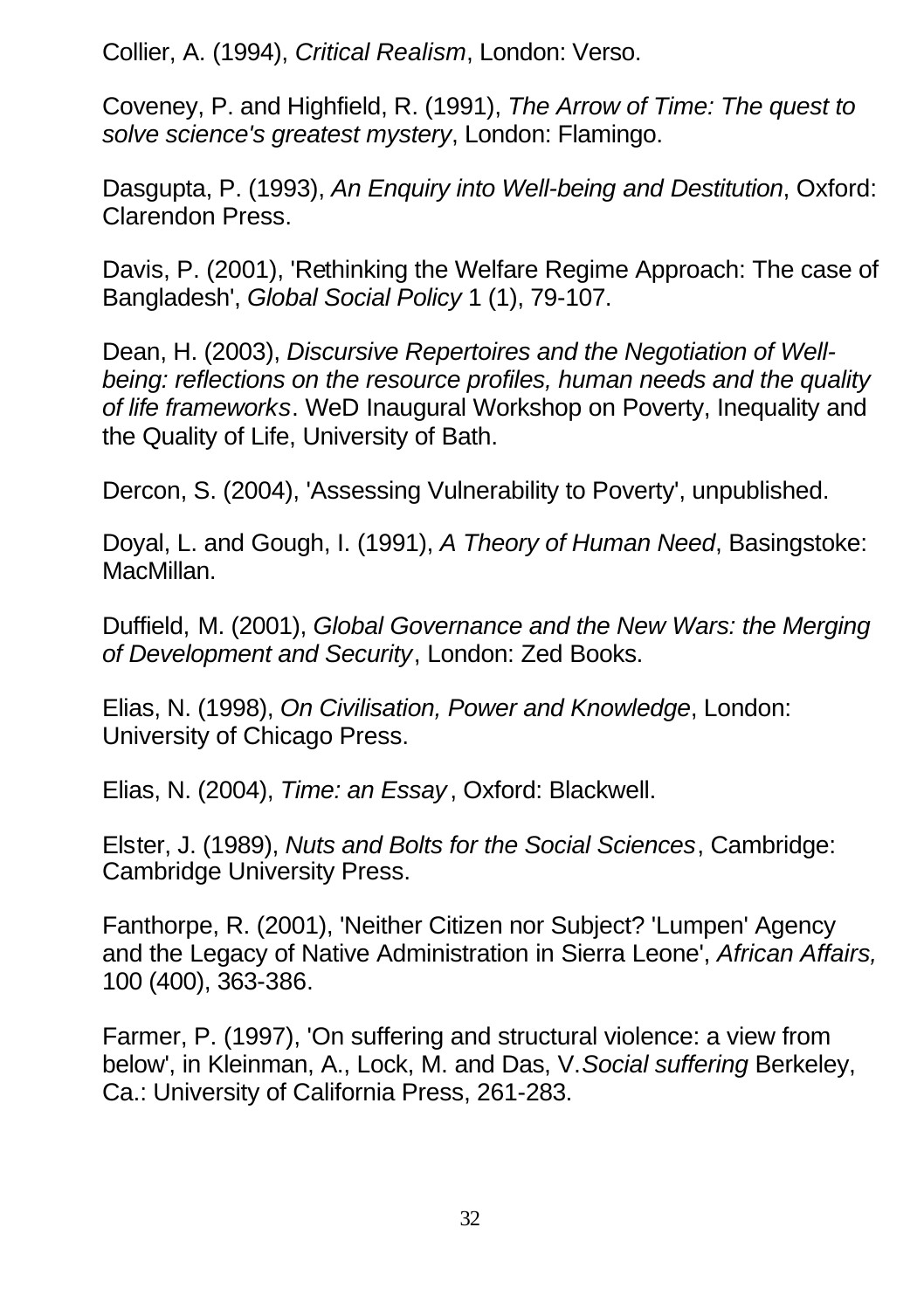Ferguson, J. (1990), *The Anti-Politics Machine: Development, Depoliticisation and Bureaucratic Power*, Cambridge: Cambridge University Press.

Gasper, D. (2001), *Interdisciplinarity: building bridges and nurturing a complex ecology of ideas*. Institute of Social Studies, The Hague, Working Paper 331.

Gell, A. (1992), *The Anthropology of Time*, Oxford: Berg.

Gingrich, A. and Fox, R. G. (2002), *Anthropology by Comparison*, London: Routledge.

Gough, I., Wood, G., Barrientos, A., Bevan, P., Davis, P. and Room, G. (2004), *Social Policy in Developing Contexts*, Cambridge: Cambridge University Press.

Habermas, J. (1987), *The Theory of Communicative Action: Vol. 2: Lifeworld and System*, Cambridge: Polity.

Harper, C., Marcus, R. and Moore, K. (2003), 'Enduring Poverty and the Conditions of Childhood', *World Development* 31 (32).

Harris-White, B. (2002), 'A Note on Destitution', Queen Elizabeth House, Working Paper Series, No 86.

Hawking, S. (1998), *A Brief History of Time: From the Big Bang to Black Holes*, London: Bantam.

Hedstrom, P. and Swedberg, R. (1998), *Social Mechanisms: an Analytical Approach to Social Theory*, Cambridge: Cambridge University Press.

Hulme, D. (2003), 'Chronic Poverty and Development Policy: An introduction', *World Development Report* 31 (3), 309-422.

Hulme, D. and Shepherd, A. (2003), 'Conceptualising Chronic Poverty', *World Development* 31 (3), 403-423.

Kanbur, R. (2001), 'Economic Policy, Distribution and Poverty: The Nature of Disagreements', *World Development* 29 (6), 1083-1094.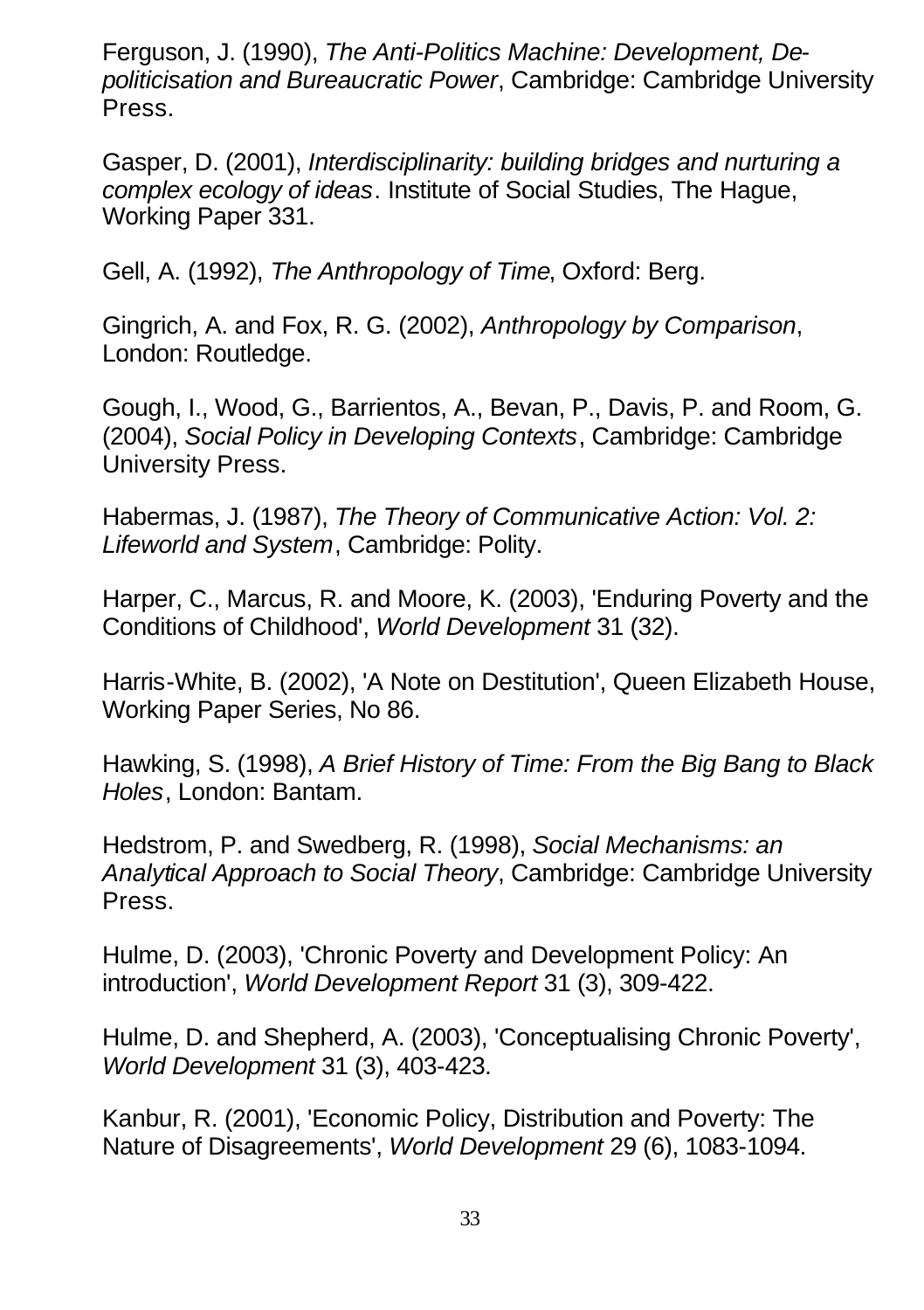Kanbur, R. (2002), 'Economics, Social Science and Development', *World Development* 30 (3), 477-486.

Kanbur, R (ed.) (2003), *Qual-Quant: Qualitative and Quantitative Poverty Appraisal: Complementarities, Tensions and the Way Forward*, Delhi: Permanent Black.

McAdam, D., Tarrow, S. and Tilly, C. (2001), *Dynamics of Contention*, Cambridge: Cambridge University Press.

Mouzelis, N. (1995), *Sociological Theory: What Went Wrong?*, London: Routledge.

Narayan, D., Patel, R., Schafft, K., Rademacher, A. and Koch-Shulte, S. (1999), *Voices of the Poor - Can Anyone Hear Us?*, Washington: World Bank.

Porter, D. (1991), *Development in Practice: Paved with Good Intentions*, Routledge.

Rao, V. and Walton, M. (eds.) (in press 2004), *Culture and Public Action: A Cross-Disciplinary Dialogue on Development Policy*, Stanford University Press.

Reno, W. (1995), *Corruption and State Politics in Sierra Leone*, Cambridge: Cambridge University Press.

Reno, W. (1998), *Warlord Politics and the African States*, London: Lynne Reinner.

Richards, P. (1996), *Fighting for the Rain Forest*, Oxford: James Currey.

Ryan, R. M. and Deci, E. L. (2001), 'On Happiness And Human Potentials: A Review of Research on Hedonic and Eudaimonic Well-Being', *Annual Review of Psychology* 52, 141-166.

Sayer, A. (2000), *Realism and Social Science*, London: Sage.

Schaffer, P. (2002), 'Assumptions Matter: Reflections on the Kanbur Typology', Paper presented at the Conference on Combining Quantitative and Qualitative Methods in Development Research.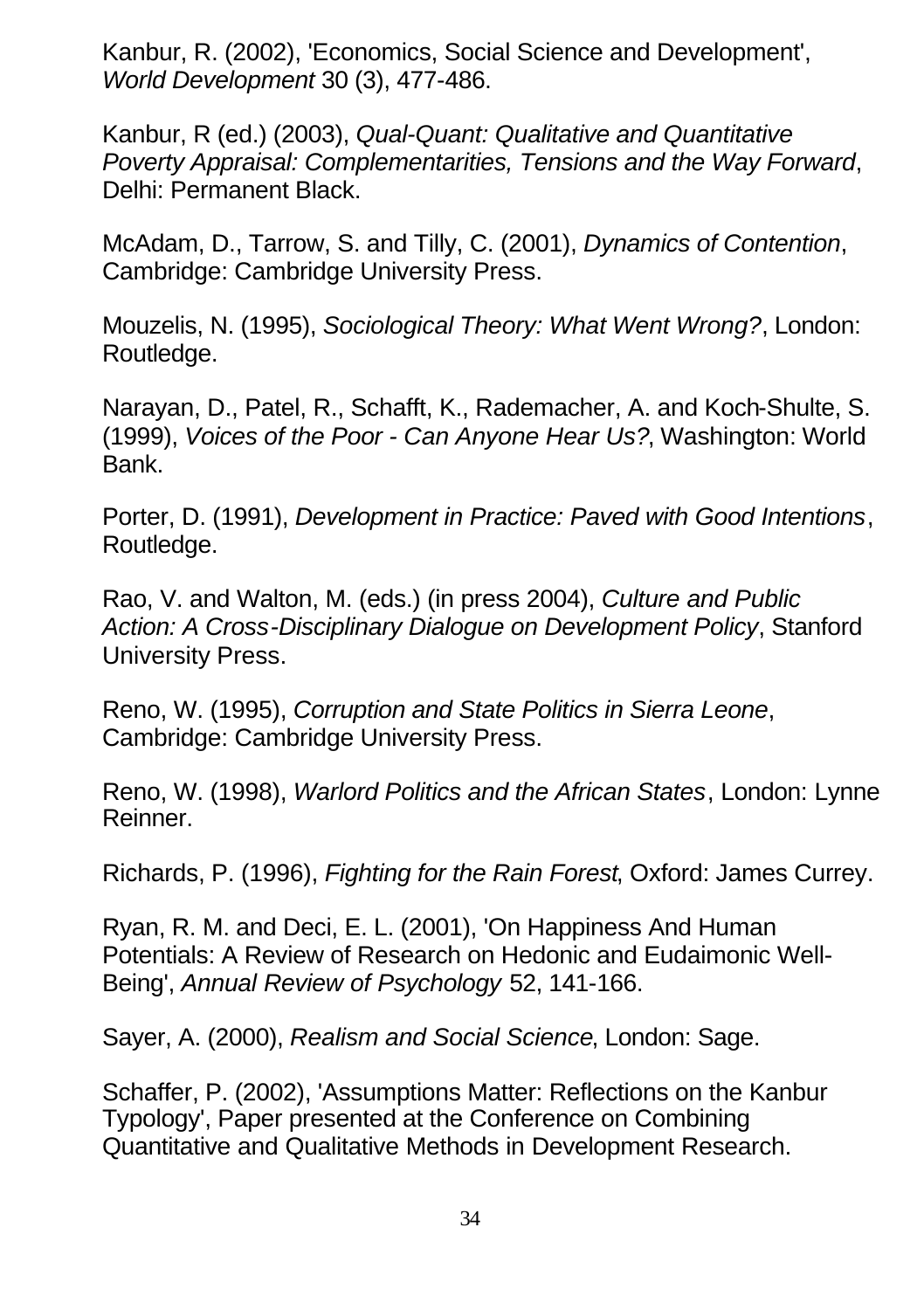Scheper-Hughes, N. (1993), *Death without weeping: The violence of everyday life in Brazil*, London: University of California Press.

Sen, A. (1981), *Poverty and Famines: an Essay on Entitlement and Deprivation*, Oxford: Oxford University Press.

Sykes, JB (ed.) (1982), *The Concise Oxford Dictionary of Current English*, Oxford: The Clarendon Press.

Tilly, C. (1984), *Big Structures, Large Processes, Huge Comparisons*, New York: Russell Sage Foundation.

Tilly, C. (1997), *Roads from Past to Future*, Oxford: Rowman and Littlefield.

Tilly, C. (1999), *Durable Inequality*, London: University of California Press.

Wood, G. (2003), 'Staying Secure, Staying Poor: The Faustian Bargain', *World Development* 31 (3), 455-473.